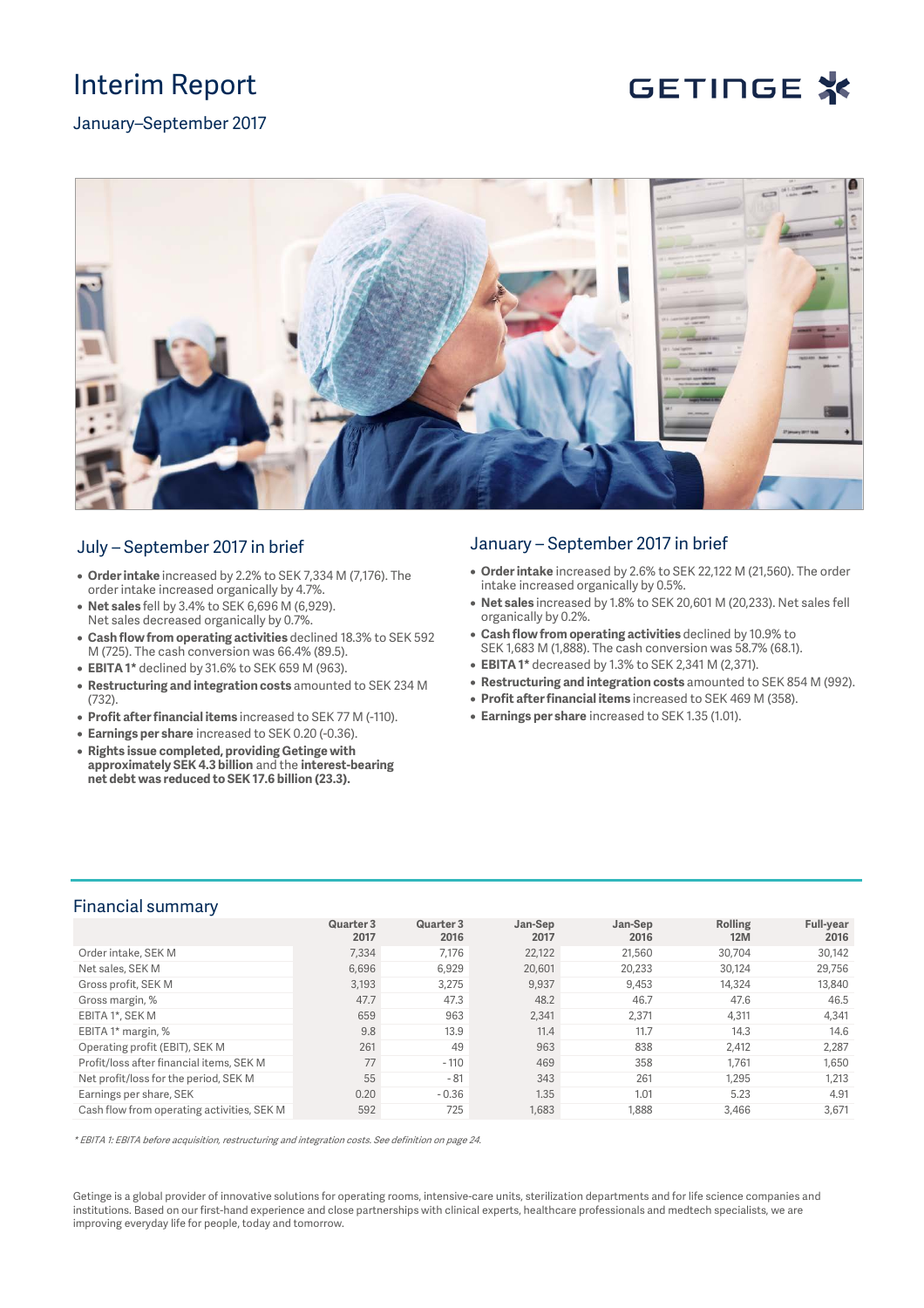# GETINGE X



## **Comments by the CEO** Solid order intake and high tempo of work on preparing distribution of PPAC

We can report a positive trend in the order intake for the third quarter, although I am not satisfied with earnings, which were put under pressure by both lower net sales and higher operating expenses. Net sales were adversely impacted by the lower order intake in the second quarter and higher expenses partly related to the work on preparing the proposed distribution of the Patient & Post-Acute Care (PPAC) business area. We are also continuing to invest in product development, sales and quality, as we have previously announced.

The +4.7% increase (-3.2) in organic order intake means that we continue to expect slightly positive organic growth in net sales for the full-year 2017. The Americas sales region recovered from the preceding quarter, reporting an increased organic order intake of 10.6%. Acute Care Therapies was a highlight among our business areas with a +7.7% increase (-4.1) in organic order intake, primarily attributable to the solid performance in ventilators and disposables in Cardiopulmonary. Surgical Workflows and Patient & Post-Acute Care also reported growth in order intake.

We made a decision during the quarter to transfer the responsibility for Getinge's production units from the Group's Supply Chain function to each business area. The aim is to reduce complexity, clarify the responsibility for results and further enhance our quality effort. At the same time, responsibility for purchasing and logistics will be assigned to the Group-wide function of Strategy & Group Operations to continue to deliver synergies. We will also address the costs incurred in connection with the preparations for the distribution of Patient & Post-Acute Care and the preparations for the updated strategy. In addition we have merged the three former sales regions of Americas, EMEA and APAC to form a single global sales organization, headed by a Chief Commercial Officer, to further boost our sales. I am convinced that these changes will be positive for the future.

We continued our improvement activities at the production units under the Consent Decree with the FDA. We appointed a new Managing Director for production at Cardiopulmonary who will be responsible for driving and increasing the efficiency of our improvement efforts at our production unit in Hechingen, Germany.

Getinge carried through a rights issue during the quarter. It gained widespread interest and we received approximately SEK 4.3 billion to be used to pay parts of the company's loans. This resulted in net debt amounting to SEK 17.6 billion, which is about SEK 6 billion lower year-on-year.

The work on preparations for the potential distribution and listing of the Patient & Post-Acute Care business area made good progress during the quarter, meaning that our aim is to carry out this distribution and listing before the end of the year, on the condition of a decision by the Board and the approval of an extraordinary general meeting.

The remainder of 2017 will be challenging, partly because the fourth quarter is our most important quarter in terms of sales and profitability, and partly because we have large-scale projects to complete before the start of 2018. In parallel with the important daily work on sales, production and service, we are completing the preparations for the potential distribution and listing of Patient & Post-Acute Care, and are continuing to focus on quality improvements and implement the organizational changes above. We will also complete our long-term plan for Getinge, which we will present in mid-November.

Mattias Perjos, President & CEO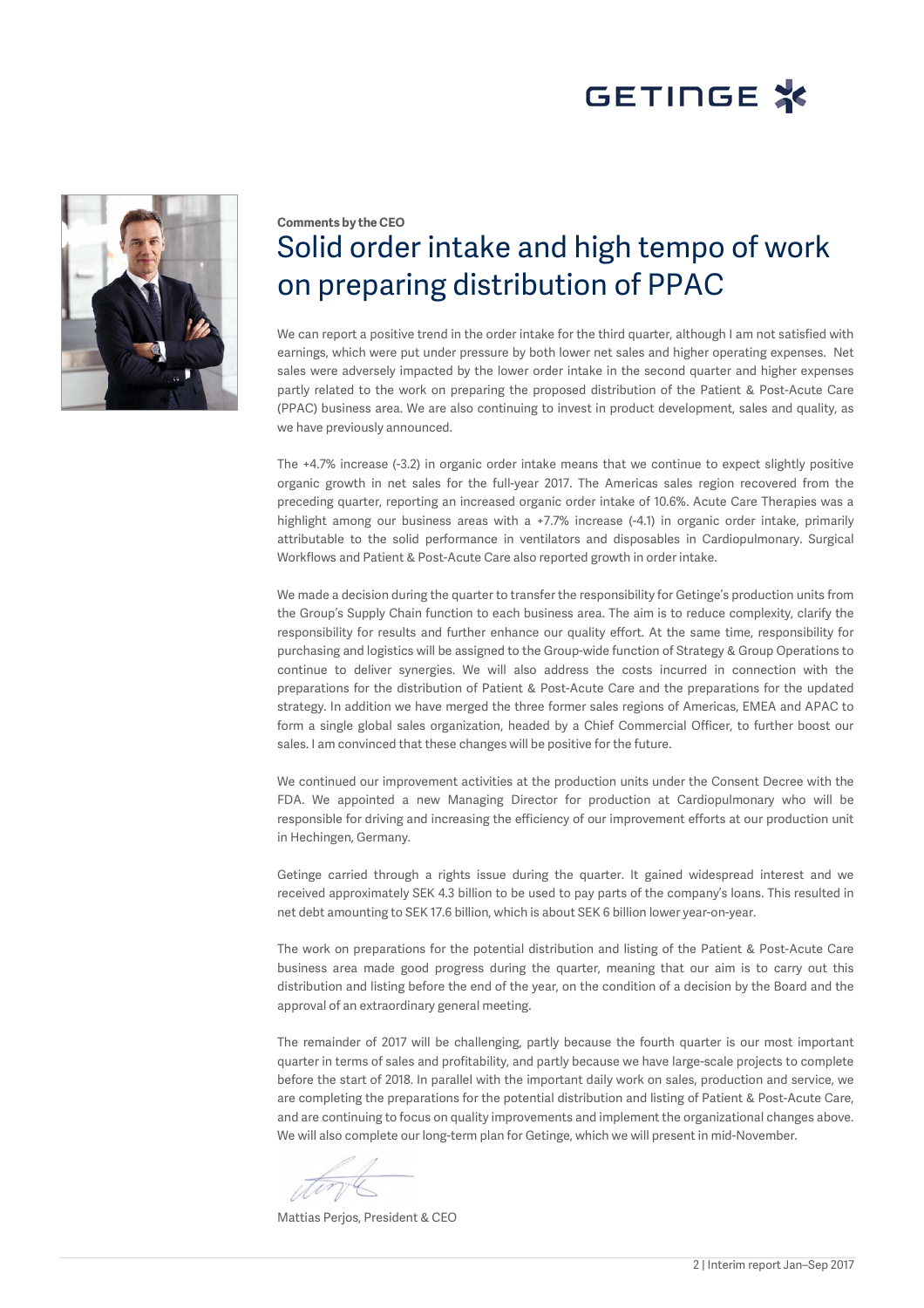## Group performance



## Order intake

#### July-September 2017

Getinge's order intake for the third quarter amounted to SEK 7,334 M (7,176). The order intake increased organically by +4.7% (-3.2) and the order intake for capital goods increased by +6.6% (-4.4) during the quarter, while the order intake for disposables rose by +2.9% (-2.0) compared with the year-earlier period.

The order intake for Acute Care Therapies increased organically by +7.7% (-4.1) year-on-year, primarily due to the strong performance in Critical Care and Cardiopulmonary.

The order intake for Surgical Workflows rose organically by +3.0% (-1.1) during the quarter, mainly attributable to the positive trend in Surgical Workplaces. Infection Control and Integrated Workflow Solutions also reported growth compared with the preceding year.

The organic order intake for Patient & Post-Acute Care increased by +2.6% (-4.9) due to the healthy performance in Service in Americas and Medical Beds in APAC.

Americas reported a significant increase in order intake for the quarter, driven by the solid trend in all business areas, particularly Surgical Workflows. APAC also reported an increased organic order intake for the quarter due to solid growth in Acute Care Therapies and Patient & Post-Acute Care. The trend in EMEA was slightly negative as a result of lower order intake in Surgical Workflows and Patient & Post-Acute Care compared with the year-earlier period.

#### January-September 2017

Third-quarter growth contributed to a +0.5% increase (-0.7) in organic order intake for the first three quarters of the year compared with the year-earlier period.

| Order intake<br>regions, SEK M | <b>Quarter 3</b><br>2017 | Quarter 3<br>2016 | Organic<br>change | Jan-Sep<br>2017 | Jan-Sep<br>2016 | Organic<br>change | Rolling<br><b>12M</b> | <b>Full-vear</b><br>2016 |
|--------------------------------|--------------------------|-------------------|-------------------|-----------------|-----------------|-------------------|-----------------------|--------------------------|
| Americas                       | 2.967                    | 2.773             | 10.6%             | 8.844           | 8.577           | 0.1%              | 12.205                | 11.938                   |
| APAC                           | 1.321                    | 1.300             | 5.9%              | 3.861           | 3.711           | 1.6%              | 5.611                 | 5.461                    |
| <b>EMEA</b>                    | 3.046                    | 3.103             | $-1.0%$           | 9.417           | 9.272           | 0.4%              | 12.888                | 12.743                   |
| Total                          | 7.334                    | 7.176             | 4.7%              | 22.122          | 21,560          | 0.5%              | 30,704                | 30.142                   |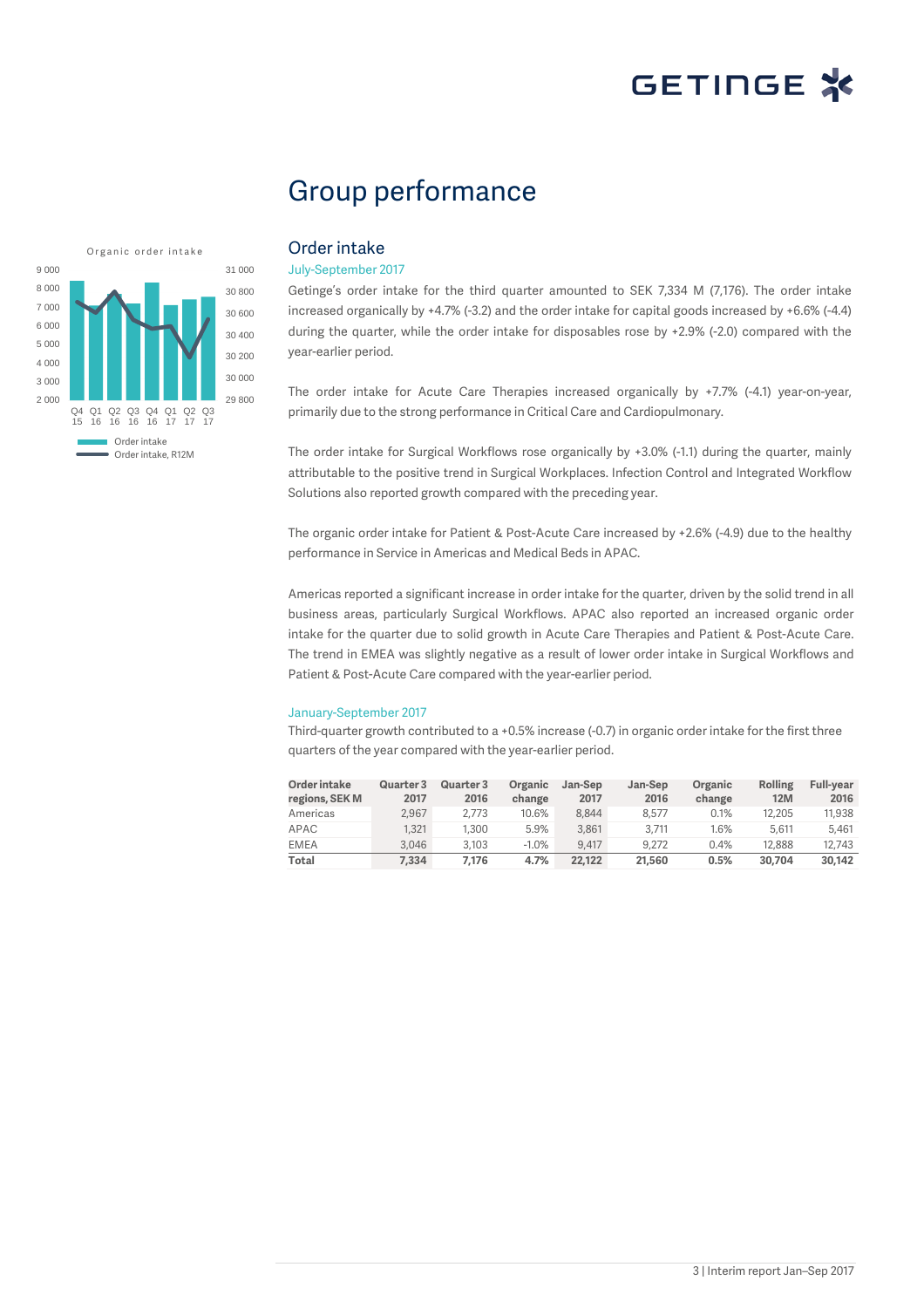



Net sales per business area



■ Acute Care Therapies Surgical Workflows Patient & Post-Acute Care

### Net sales and results

#### July-September 2017

Getinge's net sales for the third quarter amounted to SEK 6,696 M (6,929). Net sales declined organically by -0.7% (+0.2). Sales of capital goods fell by -1.2% (-0.2), and net sales in disposables declined by -0.3% (+0.6) year-on-year.

Organic net sales fell by -1.1% (+1.3) in Acute Care Therapies, primarily as a result of lower sales in Vascular Systems. This was largely offset by high net sales in Cardiopulmonary and Critical Care. Net sales for Surgical Workflows rose organically by +0.5% (-0.1), due to the healthy trend in Life Science. Net sales for Patient & Post-Acute Care declined organically by -1.8% (-0.9), primarily as a result of reduced sales of capital goods in Patient Handling, Hygiene, Wound Care and DVT. However, this was partly offset by higher sales in Medical Beds and Bariatric.

Organic net sales in Americas declined by -3.2% (+1.3). All business areas reported lower sales, due to a weak order intake in the first two quarters of the year, among other factors. APAC reported a +0.9% organic increase (0.0) in net sales, due to the favorable performance in Acute Care Therapies. Net sales in EMEA rose organically by +1.2% (-0.7) as a result of high sales in Surgical Workflows.

Gross profit amounted to SEK 3,193 M (3,275) with currency effects of approximately SEK 10 M positively impacting profit. The gross margin strengthened to 47.7% (47.3), which was primarily a result of enhanced efficiency in sourcing and production.

Operating expenses excluding restructuring and acquisition expenses increased by 8.4% year-onyear, as a result of costs related to the potential distribution and listing of Patient & Post-Acute Care and continued investments in quality, sales and R&D.

EBITA 1 amounted to SEK 659 M (963) with currency effects of approximately SEK 67 M positively impacting profit.

The quarter was charged with restructuring and integration costs totaling SEK 234 M (732) relating to, for example, the preparations for the potential distribution and listing of Patient & Post-Acute Care. Net financial items amounted to SEK -184 M (-159). Profit after financial items increased to SEK 77 M (-110). Net profit for the quarter amounted to SEK 55 M (-81).

#### January-September 2017

The lower organic net sales for the third quarter contributed to the total order intake declining -0.2% (-1.1) organically for the first three quarters of the year. Gross profit and operating profit were positively impacted by completed efficiency enhancements and currency effects. However, EBITA 1 declined slightly year-on-year, primarily as a result of higher expenses related to the planned distribution and listing of Patient & Post-Acute Care and the investments in quality, sales and R&D.

| Net sales<br>regions, SEK M | Quarter 3<br>2017 | Quarter 3<br>2016 | Organic<br>change | Jan-Sep<br>2017 | Jan-Sep<br>2016 | Organic<br>change | <b>Rolling</b><br><b>12M</b> | Full-<br>vear<br>2016 |
|-----------------------------|-------------------|-------------------|-------------------|-----------------|-----------------|-------------------|------------------------------|-----------------------|
| Americas                    | 2.704             | 2.910             | $-3.2%$           | 8.597           | 8.430           | $-0.9%$           | 11.986                       | 11.819                |
| APAC                        | 1.181             | 1.216             | $0.9\%$           | 3.401           | 3.367           | $-1.5%$           | 5.417                        | 5.383                 |
| <b>EMEA</b>                 | 2.811             | 2,803             | 1.2%              | 8.603           | 8.436           | 0.9%              | 12.721                       | 12.554                |
| Total                       | 6.696             | 6.929             | $-0.7%$           | 20,601          | 20,233          | $-0.2%$           | 30.124                       | 29,756                |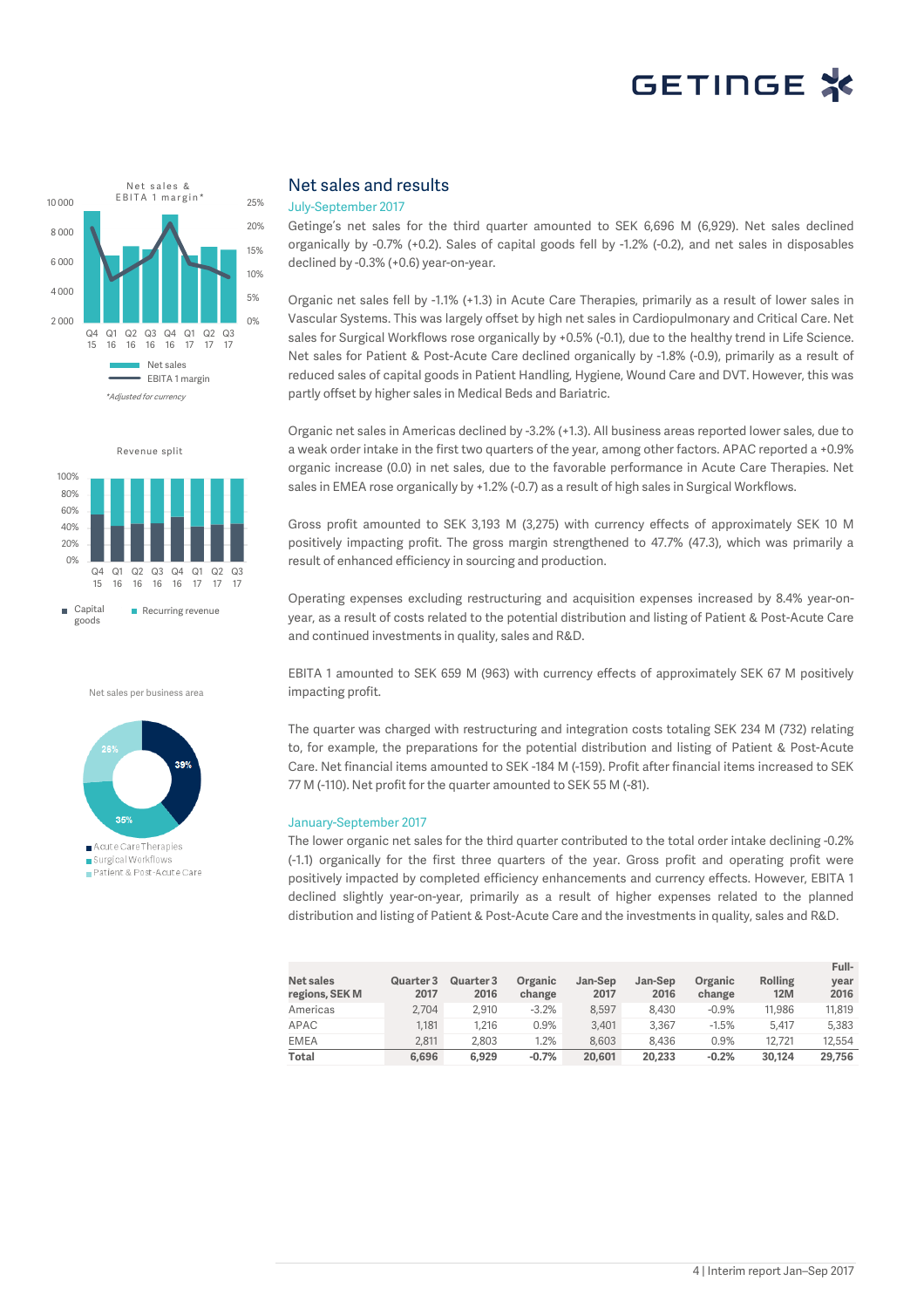





### Cash flow and financial position

Cash flow from operating activities amounted to SEK 592 M (725) for the quarter, corresponding to a cash conversion of 66.4% (89.5). Net investments amounted to SEK 410 M (376). The Group's cash and cash equivalents at the end of the period amounted to SEK 1,521 M (1,812) and interest-bearing net debt was SEK 17,608 M (23,293). The equity/assets ratio amounted to 46.0% (35.5) and net debt/equity ratio to 0.74 (1.21). Interest-bearing net debt in relation to adjusted EBITDA amounted to 2.93 (3.90).

### Research and development

Getinge's research and development costs for the quarter amounted to SEK 303 M (270), corresponding to 4.5% (3.9) of the Group's net sales. Of this figure, SEK 127 M (129) was capitalized, corresponding to 1.9% (1.9) of the Group's net sales.

### Big 5 efficiency-enhancement program

The Big 5 efficiency-enhancement program is progressing according to plan. The savings for the quarter amounted to slightly more than SEK 100 M, mainly as the result of higher efficiency in direct and indirect spend. Total savings in 2016 and the first three quarters of 2017 amounted to approximately SEK 700 M. Program savings contributed to reducing the total cost increase within the Group, which are primarily driven by the ongoing spin-off, sales, product development and efforts to strengthen the quality organization.

### Update regarding Consent Decree with the FDA

### Background

As previously announced, a US federal judge approved the terms of a Consent Decree between Getinge's former Medical Systems business area (corresponding to Acute Care Therapies today) and the FDA on February 3, 2015. The Consent Decree establishes a framework that provides assurances to the FDA that Getinge will complete the improvements to strengthen the quality management system. The Consent Decree originally encompassed four entities: Hudson (New Hampshire, USA), Wayne (New Jersey, USA), Rastatt (Germany) and Hechingen (Germany). The operations in Hudson were relocated to Merrimack in New Hampshire, USA, in 2017.

Under the terms of the Consent Decree, ongoing third-party inspections are carried out at the production units encompassed by the Decree. Improvement plans for the necessary corrections have been prepared. The plans are continuously updated to ensure that the right priorities are made and that shortcomings are correctly addressed. The remediation plan for Hechingen was extensively revised during the second quarter of 2017

#### Progress during the third quarter of 2017

The remediation program continued at all concerned production units during the third quarter.

The production units in the US are developing according to plan. Work at Hechingen, where the situation is more complex, is proceeding in accordance with the plan revised in the second quarter of 2017. A new Managing Director for production at Cardiopulmonary, who will be responsible for driving and increasing the efficiency of improvement efforts at Hechingen, was appointed during the third quarter.

During the first three quarters of 2017, SEK 212 M of the provision had been utilized for remediation measures, of which SEK 71 M in the third quarter. The unutilized provision totaled SEK 615 M at the end of the quarter.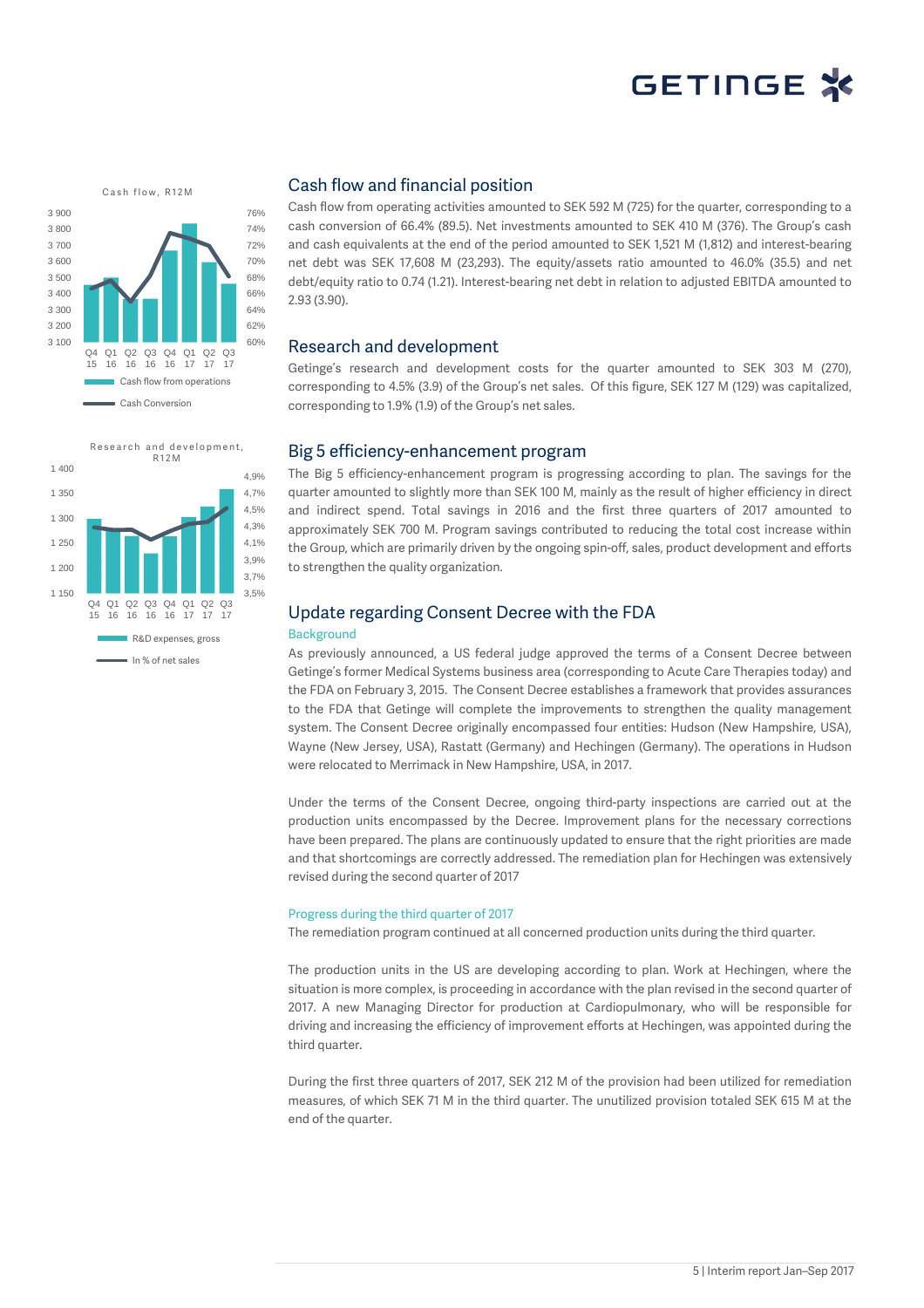

### Other key events during the quarter

#### Rights issue of SEK 4.3 billion completed

There was widespread interest in Getinge's rights issue. A total of slightly more than 99.2% of the newly issued shares were subscribed with subscription rights. The remaining percentage was allotted to persons who subscribed for shares without subscription rights. The issue resulted in Getinge receiving SEK 4,324 M before issue costs.

The rights issue led to Getinge's share capital increasing by SEK 17,023,098, from SEK 119,161,688.50 to SEK 136,184,786.50, based on issuing 34,046,196 new shares, of which 2,277,150 Class A shares and 31,769,046 Class B shares. After the rights issue, the number of shares in Getinge amounts to 272,369,573, divided between 18,217,200 Class A shares and 254,152,373 Class B shares.

The capital contribution from the rights issue was used to reduce the company's interest-bearing loans, resulting in net debt reducing to SEK 17,608 M (23,293) at the end of the quarter. Interestbearing net debt in relation to adjusted EBITDA amounted to 2.93 (3.90) and net debt amounted to 0.74 (1.21) at the end of the quarter.

#### Preparation for potential distribution and listing of Patient & Post-Acute Care

As previously announced, the Getinge Board is preparing a proposal for a structural change under which the Group will be divided into two businesses, Getinge and Arjo (Patient & Post-Acute Care), to give each the best conditions for developing and realizing their potential. The preparations for the potential distribution and listing of Patient & Post-Acute Care made good progress during the third quarter. A proposal will be presented at an extraordinary general meeting provided that the Board decides to propose a distribution and that the preparations are completed. Should the meeting approve the potential proposal, the intention is to complete the distribution and listing by the end of 2017.

As previously announced, the costs related to the potential distribution and listing of Patient & Post-Acute Care are estimated at SEK 400-500 M for 2017. Earnings were charged with SEK 360 M for such costs for the period from January to September this year, of which SEK 144 M was non-recurring costs.

#### Greater clarity in control of production

A decision was made during the quarter to divide the Supply Chain function and transfer responsibility for manufacturing to each business area to thereby create greater clarity and efficiency across the entire line from R&D to production. At the same time, direct sourcing and logistics was transferred to a Group-wide function that is responsible for continuing to capitalize on synergies.

#### A Chief Commercial Officer will assume the global responsibility for sales

A decision was made at the end of the quarter to merger the three former sales regions (Americas, APAC and EMEA) to form a global sales organization. The aim of this change is to enhance the efficiency of control of the Group's sales and other commercial activities. Carsten Blecker was appointed Chief Commercial Officer and a member of the Getinge Executive Team. He previously served as President, EMEA.

#### Product launches, updates and other initiatives to strengthen our customer offering

#### Acute Care Therapies

#### Improved offering within ventilators

During the quarter, Getinge launched a new and improved system version of its nitrogen oxide (NO) delivery and monitoring devices, SERViNO, provided by Getinge, and SoKINOX sold and marketed by Air Liquid, in early July. The NO delivery systems are being used for treatment of term and near term neonates with hypoxic respiratory failure associated with pulmonary hypertension. This new system release includes new functionality, new accessories and various improvements based on feedback from end users and sales- and service personnel. The feedback so far has been very positive.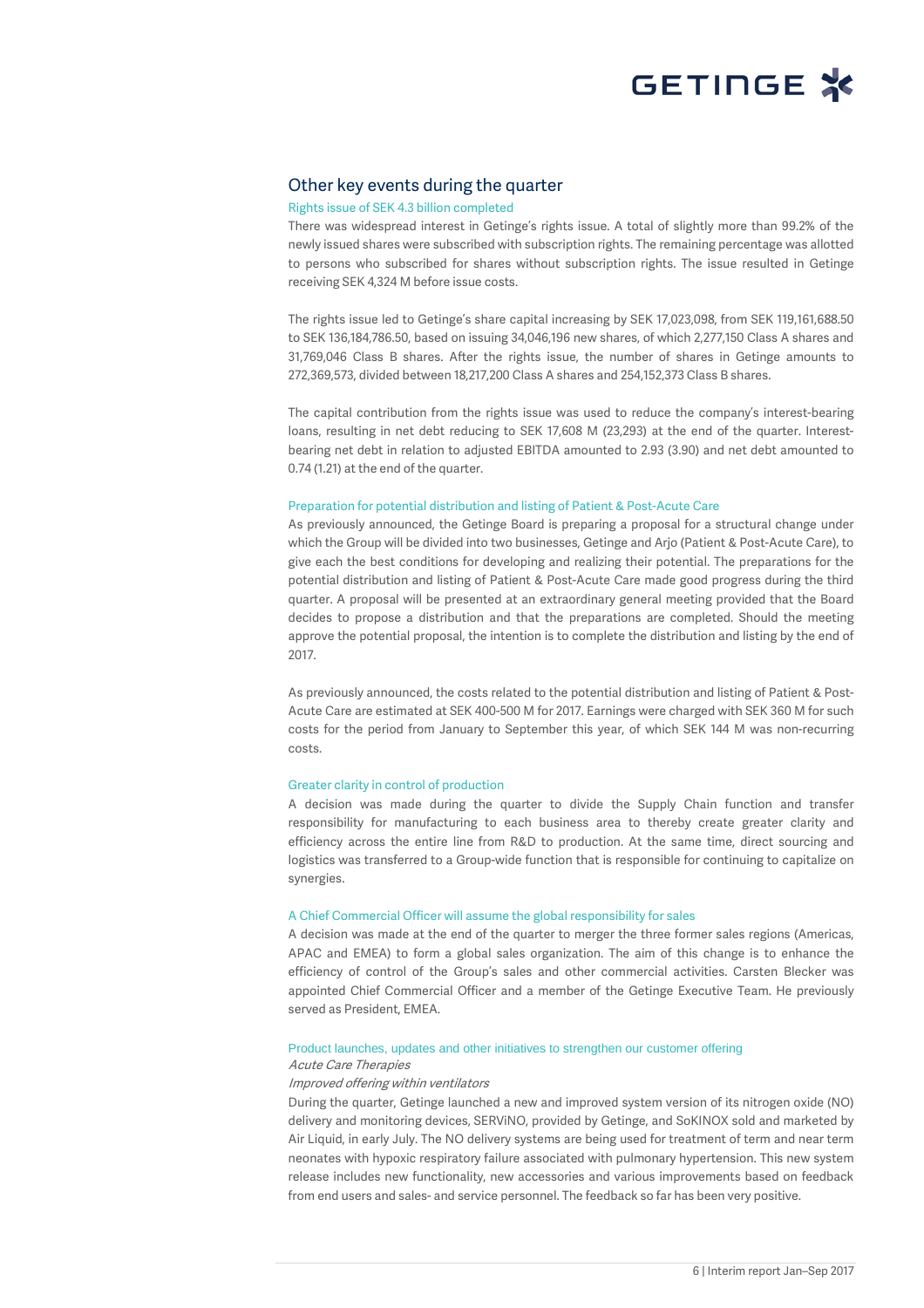

The customer interest for the wall-gas independent SERVO-air continues to grow and in August a new and improved software version, including several refinements and user interface improvements, was launched. True to its heritage the versatile SERVO-air provides ventilatory support for both ICU and intermediate care for pediatric and adult patients. The new software release will open up new markets, for instance the Swedish, Danish and Norwegian markets.

The Edi catheter ENFit, which transfers electrical activity of the diaphragm to SERVO ventilators with Edi monitoring and NAVA capabilities, received 510(k) clearance earlier this year. The new ENFit catheter is fully compliant to the new feeding connector standard (ISO 80369-3), which reduces the risk of enteral tube feeding misconnections and improves patient safety. Following implementation of updated intended use and labeling changes, the ENFit catheter will be officially launched in US in October.

#### Surgical Workflows

#### New Release of Stericool Low Temperature Sterilizer

During the quarter, Getinge released its latest version of the Stericool low temperature hydrogen peroxide plasma sterilizer. This release includes important new features such as the Independent Monitoring Supervisor (IMS) to support customers with real-time monitoring of critical data from independent sensors, to give users additional verification of process parameters. In addition the release contains an improved power control unit and language support for European markets.

#### New Release of OR Integration TEGRIS

During the quarter, Getinge also released its latest version of the operating room (OR) integration system and control center TEGRIS which delivers complete video and data integration for a simpler, safer and more streamlined working environment, enabling OR staff to focus on the best possible care for patients. This latest release includes some key new features including added compatability with Getinge's MEERA OR tables and VOLISTA Access OR lights, as well as improved system maintenance in reducing configuration time and errors.

### Patient & Post-Acute Care

#### Launch of new standing and raising aid Sara® Flex

During the quarter, the global launch event for a new addition to the Patient Handling solutions was held in Malmö, Sweden, and in Chicago, US. The product is a line extension of the current Sara® 3000 product, a standing and raising aid with a new look and new innovative features. Sara® Flex enables the caregiver to position the patient from a seated to a safe, secure and comfortable standing position, in one ergonomic movement. Sara® Flex offers optimized patient support, with for example flexible silicone leg support, and provides ease of use with enhanced maneuverability.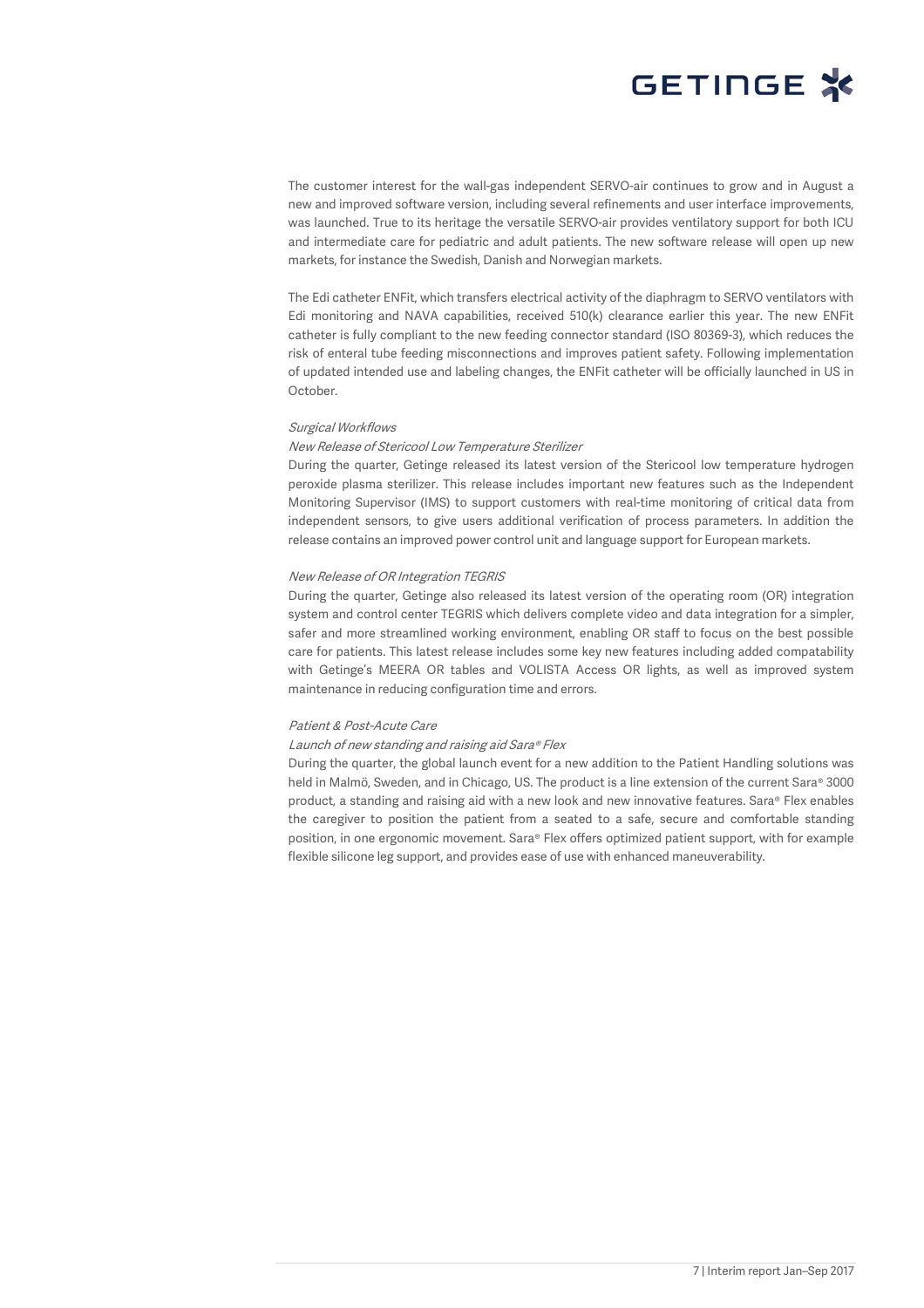

## Outlook 2017 (The preceding quarter's outlook is provided in parentheses if changed)

- Organic sales growth is expected to be slightly positive in 2017.
- Currency transaction effects are expected to have a positive impact of approximately SEK 250 M on Getinge's 2017 EBIT.
- Estimated costs related to the potential distribution and listing of Patient & Post-Acute Care amount to SEK 400-500 M for 2017, of which about half are non-recurring.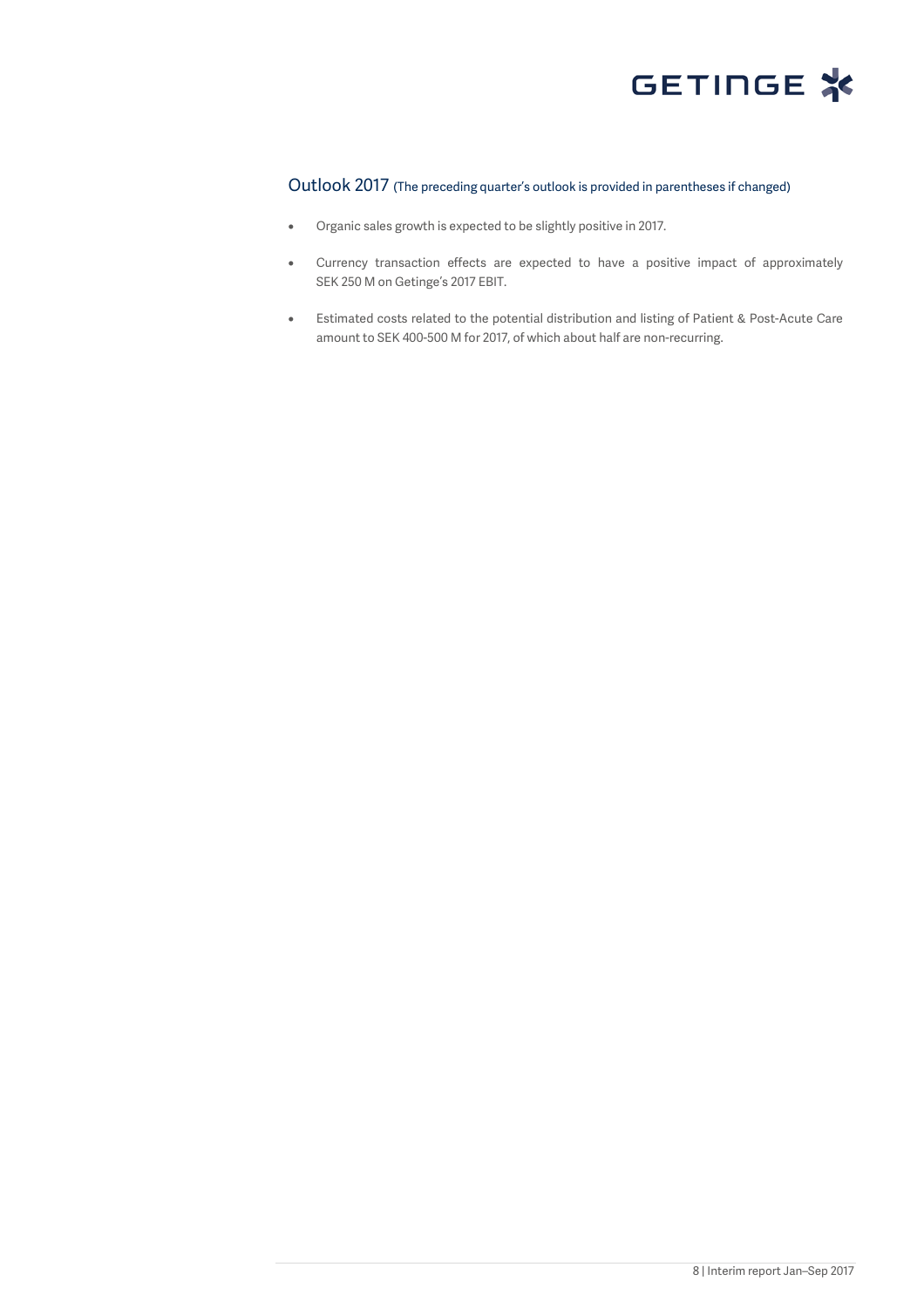## Acute Care Therapies





Net sales per product segment



Acute Care Therapies offers solutions for life support in acute health conditions. The offering includes solutions for cardiac, pulmonary and vascular therapies and a broad selection of products and therapies for intensive care.

### Order intake

The order intake increased organically by +7.7% (-4.1) year-on-year, primarily due to the healthy trend in ventilators in Critical Care and mainly disposables in Cardiopulmonary. All regions reported an increased organic order intake. Growth in Americas was primarily driven by the solid performance in Critical Care and Cardiopulmonary and in EMEA growth was mainly driven by Critical Care. The increase for APAC, representing the largest percentage increase, was distributed between several product categories.

| Order intake<br>regions, SEK M | Quarter 3<br>2017 | Quarter 3<br>2016 | Organic<br>change | Jan-Sep<br>2017 | Jan-Sep<br>2016 | Organic<br>change | <b>Rolling</b><br><b>12M</b> | Full-<br>year<br>2016 |
|--------------------------------|-------------------|-------------------|-------------------|-----------------|-----------------|-------------------|------------------------------|-----------------------|
| Americas                       | 1.463             | 1.431             | 6.5%              | 4.601           | 4.465           | 0.0%              | 6.336                        | 6.200                 |
| APAC                           | 502               | 475               | 10.3%             | 1.526           | 1.457           | 2.3%              | 2.274                        | 2,205                 |
| <b>EMEA</b>                    | 880               | 822               | 8.4%              | 2.802           | 2.645           | 4.4%              | 3.811                        | 3.654                 |
| Total                          | 2.845             | 2.728             | 7.7%              | 8.929           | 8.567           | 1.8%              | 12.421                       | 12.059                |

## Net sales and results

Net sales declined organically by -1.1% (+1.3) in the third quarter, despite sales growth in Cardiopulmonary and Critical Care. APAC reported growth due to a healthy trend in Cardiopulmonary in both capital goods and disposables. Net sales in Americas and EMEA declined as a result of the lower order intake in the second quarter of the year.

|                              |                   |                   |                   |                 |                 |                   |                              | Full-        |
|------------------------------|-------------------|-------------------|-------------------|-----------------|-----------------|-------------------|------------------------------|--------------|
| Net sales,<br>regions, SEK M | Quarter 3<br>2017 | Quarter 3<br>2016 | Organic<br>change | Jan-Sep<br>2017 | Jan-Sep<br>2016 | Organic<br>change | <b>Rolling</b><br><b>12M</b> | year<br>2016 |
| Americas                     | 1.384             | .502              | $-3.5%$           | 4.557           | 4.387           | 0.9%              | 6.257                        | 6,087        |
| APAC                         | 466               | 459               | 6.5%              | 1.464           | 1.341           | 6.8%              | 2.228                        | 2.105        |
| <b>EMEA</b>                  | 771               | 787               | $-0.9%$           | 2.519           | 2.427           | 2.6%              | 3.704                        | 3.612        |
| Total                        | 2,621             | 2.748             | $-1.1%$           | 8,540           | 8.155           | 2.4%              | 12.189                       | 11,804       |

The gross margin increased to 56.9% (56.8) in the quarter, due to a favorable product mix and continued efficiency enhancements in the Supply Chain function. Operating expenses increased by 1.6%, mainly related to R&D. Lower net sales contributed to EBITA 1 declining to SEK 458 M (541). Exchange-rate fluctuations had a negative effect of approximately SEK 11 M on gross profit and a positive effect of about SEK 18 M on EBITA 1. The quarter was charged with restructuring and integration costs totaling SEK 44 M (591).

| Income statement<br>in brief                  | Quarter 3<br>2017 | Quarter 3<br>2016 | Jan-Sep<br>2017 | Jan-Sep<br>2016 | Rolling<br><b>12M</b> | <b>Full-year</b><br>2016 |
|-----------------------------------------------|-------------------|-------------------|-----------------|-----------------|-----------------------|--------------------------|
| Net sales, SEK M                              | 2.621             | 2.748             | 8.540           | 8.155           | 12.189                | 11,804                   |
| Gross profit, SEK M                           | 1,492             | 1.560             | 4,893           | 4.562           | 6,883                 | 6,552                    |
| Gross margin %                                | 56.9              | 56.8              | 57.3            | 55.9            | 56.5                  | 55.5                     |
|                                               |                   |                   |                 |                 |                       |                          |
| Operating expenses, SEK M                     | $-1,177$          | $-1,158$          | $-3,659$        | $-3,572$        | $-4.880$              | $-4,793$                 |
|                                               |                   |                   |                 |                 |                       |                          |
| EBITA 1, SEK M                                | 458               | 541               | 1.653           | 1,403           | 2,576                 | 2,326                    |
| EBITA 1 margin, %                             | 17.5              | 19.7              | 19.4            | 17.2            | 21.1                  | 19.7                     |
|                                               |                   |                   |                 |                 |                       |                          |
| Acquisition expenses, SEK M                   | $\Omega$          | $-3$              | $-2$            | $-7$            | - 3                   | - 8                      |
| Restructuring and integration<br>costs, SEK M | $-44$             | $-591$            | $-544$          | $-687$          | $-608$                | $-751$                   |
|                                               |                   |                   |                 |                 |                       |                          |
| Operating profit (EBIT), SEK M                | 271               | $-192$            | 688             | 296             | 1.392                 | 1.000                    |
| EBIT margin, %                                | 10.3              | $-7.0$            | 8.1             | 3.6             | 11.4                  | 8.5                      |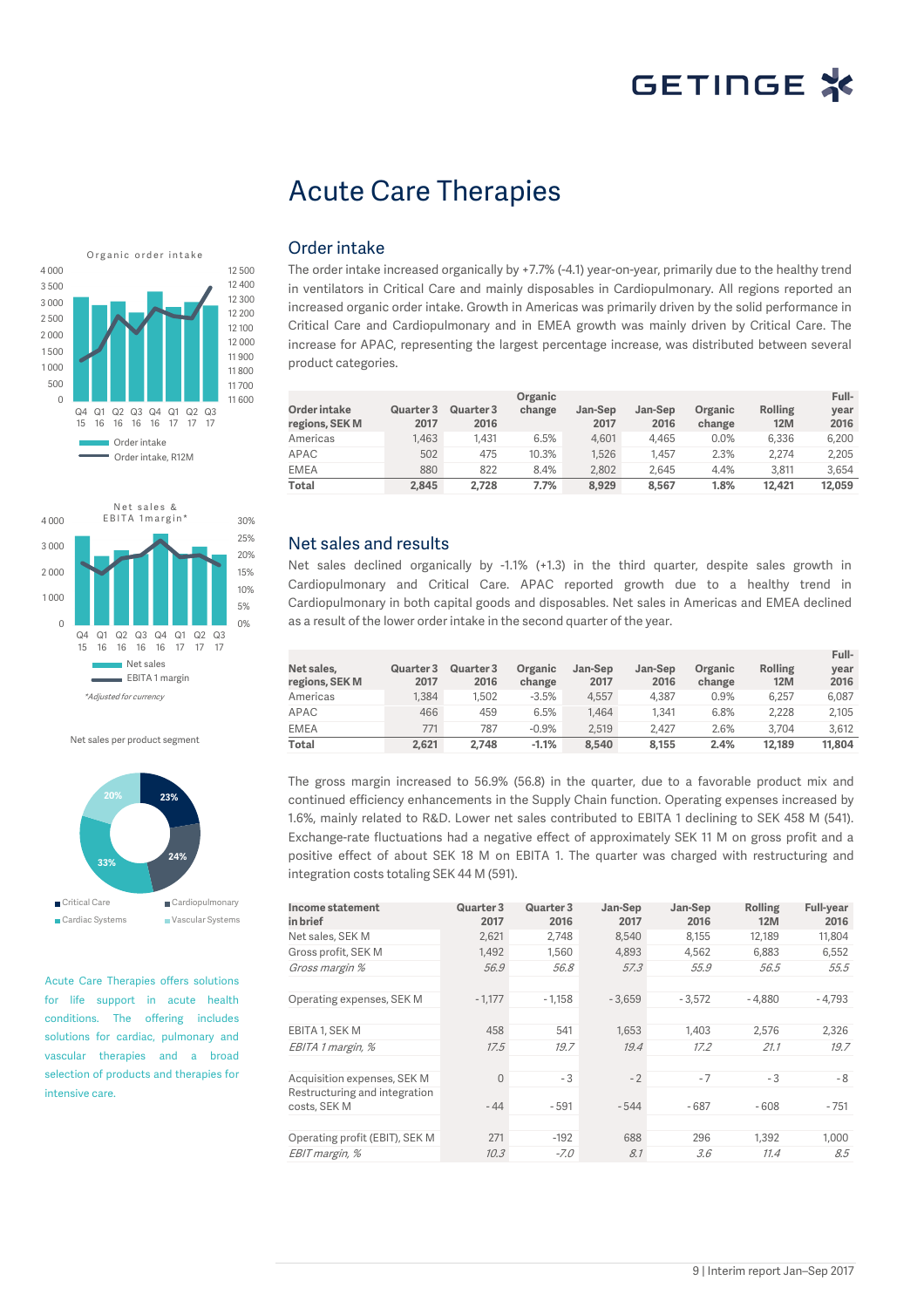**Full-**

## Surgical Workflows





Net sales per product segment



Life Science

Integrated Workflow solutions

Surgical Workflows develops solutions for infection control, operating rooms and advanced IT systems for traceability and management of the flow of sterile equipment as well as for optimal use of resources. The Group's Life Science segment is also included in this business area.

### Order intake

The organic order intake rose by +3.0% (-1.1) during the quarter, attributable to strong performance in Surgical Workplaces. Among the sales regions, Americas stood out with its robust growth in both Surgical Workplaces and Infection Control. EMEA reported a lower organic order intake, primarily attributable to Surgical Workplaces and Infection Control, while APAC reported an essentially unchanged order intake compared with the preceding year.

| Order intake<br>region, SEK M | Quarter 3<br>2017 | Quarter 3<br>2016 | Organic<br>change | Jan-Sep<br>2017 | Jan-Sep<br>2016 | Organic<br>change | <b>Rolling</b><br><b>12M</b> | <b>Full</b> -<br>vear<br>2016 |
|-------------------------------|-------------------|-------------------|-------------------|-----------------|-----------------|-------------------|------------------------------|-------------------------------|
| Americas                      | 798               | 652               | 25.0%             | 2.170           | 2.026           | 3.9%              | 2.940                        | 2.796                         |
| APAC                          | 609               | 635               | 0.3%              | 1.667           | 1.657           | $-1.1%$           | 2.422                        | 2.412                         |
| <b>EMEA</b>                   | 1.337             | 1.423             | $-5.8%$           | 3.913           | 3.973           | $-2.3%$           | 5.375                        | 5.435                         |
| Total                         | 2.744             | 2.710             | 3.0%              | 7.750           | 7.656           | $-0.4%$           | 10.737                       | 10,643                        |

### Net sales and results

Net sales rose organically by +0.5% (-0.1) year-on-year, primarily due to the healthy trend in Life Science, which grew in all regions. The solid sales trend in surgical tables and Life Science meant that EMEA could report growth for the quarter. Falling net sales in Surgical Workplaces in Americas and APAC led to both regions reporting lower organic net sales.

| Net sales<br>regions, SEK M | Quarter 3<br>2017 | Quarter 3<br>2016 | Organic<br>change | Jan-Sep<br>2017 | Jan-Sep<br>2016 | Organic<br>change | <b>Rolling</b><br><b>12M</b> | Full-<br>year<br>2016 |
|-----------------------------|-------------------|-------------------|-------------------|-----------------|-----------------|-------------------|------------------------------|-----------------------|
| Americas                    | 669               | 701               | $-1.7%$           | 1.951           | 1.925           | $-1.5%$           | 2.812                        | 2.786                 |
| APAC                        | 487               | 518               | $-2.1%$           | 1.305           | 1.390           | $-8.0%$           | 2.319                        | 2.404                 |
| <b>EMEA</b>                 | 1.187             | 1.156             | 3.0%              | 3.418           | 3.387           | 0.1%              | 5.337                        | 5.306                 |
| Total                       | 2.343             | 2.375             | 0.5%              | 6.674           | 6.702           | $-2.0%$           | 10.468                       | 10.496                |

The gross margin for Surgical Workflows increased to 40.8% (40.0) in the quarter. Operating expenses rose by 17.9%, primarily due to higher expenses in sales, quality and R&D, which combined with lower net sales contributed to EBITA 1 declining to SEK 183 M (293). Exchange-rate fluctuations had a positive effect of approximately SEK 24 M on gross profit and about SEK 38 M on EBITA 1 compared with the preceding year. Restructuring and integration costs amounted to SEK 61 M (45).

| Quarter 3<br>2017 | Quarter 3<br>2016 | Jan-Sep<br>2017 | Jan-Sep<br>2016 | Rolling<br><b>12M</b> | <b>Full-year</b><br>2016 |
|-------------------|-------------------|-----------------|-----------------|-----------------------|--------------------------|
| 2,343             | 2.375             | 6,674           | 6,702           | 10.468                | 10,496                   |
| 956               | 950               | 2,572           | 2,518           | 4,015                 | 3,961                    |
| 40.8              | 40.0              | 38.5            | 37.6            | 38.4                  | 37.7                     |
|                   |                   |                 |                 |                       |                          |
| $-783$            | $-664$            | $-2.265$        | $-2.007$        | $-2.963$              | $-2,705$                 |
|                   |                   |                 |                 |                       |                          |
| 183               | 293               | 333             | 531             | 1.085                 | 1.283                    |
| 7.8               | 12.3              | 5.0             | 7.9             | 10.4                  | 12.2                     |
|                   |                   |                 |                 |                       |                          |
| $\Omega$          | $-4$              | $\Omega$        | $-5$            | 3                     | $-2$                     |
|                   |                   |                 |                 |                       |                          |
|                   |                   |                 |                 |                       | $-253$                   |
|                   |                   |                 |                 |                       |                          |
| 112               | 237               | 222             | 382             | 841                   | 1.001                    |
| 4.8               | 10.0              | 3.3             | 5.7             | 8.0                   | 9.5                      |
|                   | $-61$             | $-45$           | $-85$           | $-124$                | $-214$                   |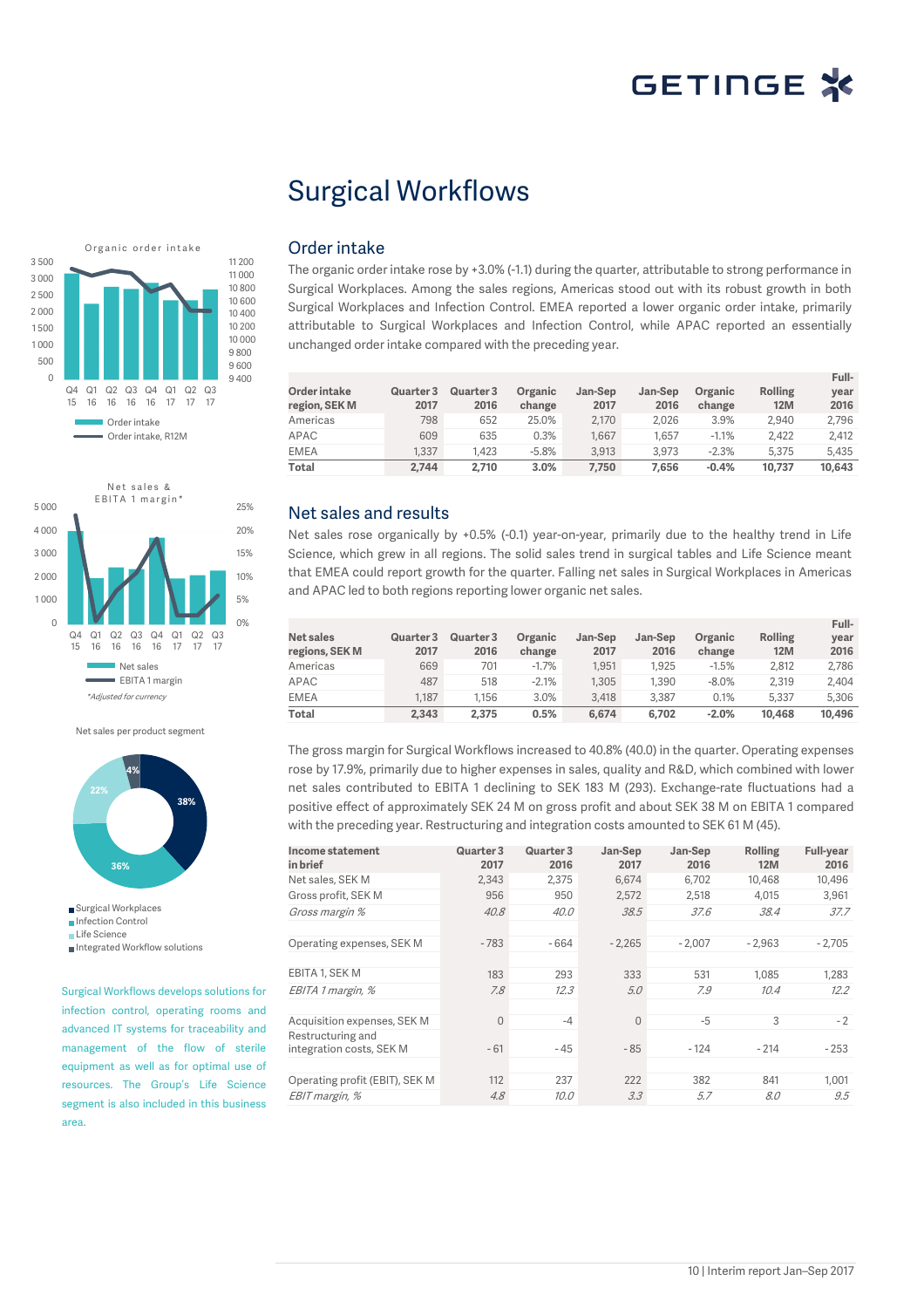## Patient & Post-Acute Care





Net sales per product segment



Patient & Post-Acute Care offers solutions for daily tasks of lifting and transferring patients. This includes promotion of early mobility and prevention of pressure ulcers and deep vein thrombosis, as well as patient hygiene.

### Order intake

The order intake increased organically by +2.6% (-4.9) year-on-year, primarily due to the higher order intake in Service. Americas and APAC reported healthy growth, primarily related to the positive performance in Medical Beds and Service. EMEA reported a declining order intake compared with the preceding year due to a lower order intake in Hygiene, Medical Beds and Service.

| Order intake<br>regions, SEK M | Quarter 3<br>2017 | Quarter 3<br>2016 | Organic<br>change | Jan-Sep<br>2017 | Jan-Sep<br>2016 | Organic<br>change | Rolling<br><b>12M</b> | Full-<br>vear<br>2016 |
|--------------------------------|-------------------|-------------------|-------------------|-----------------|-----------------|-------------------|-----------------------|-----------------------|
| Americas                       | 706               | 690               | 5.5%              | 2.073           | 2.086           | $-3.5%$           | 2.929                 | 2,942                 |
| APAC                           | 210               | 190               | 13.7%             | 668             | 597             | 7.5%              | 915                   | 844                   |
| <b>EMEA</b>                    | 829               | 858               | $-2.1%$           | 2.702           | 2.654           | 0.4%              | 3.702                 | 3.654                 |
| Total                          | 1.745             | 1.738             | 2.6%              | 5.443           | 5.337           | $-0.3%$           | 7.546                 | 7.440                 |

### Net sales and results

Net sales declined organically by -1.8% (-0.9) in the quarter, primarily as a result of reduced sales of capital goods in Patient Handling, Hygiene, Wound Care and DVT. However, this was partly offset by higher sales in Medical Beds and Bariatric. The decline in sales in Americas was primarily due to Patient Handling and DVT, while the decline in EMEA was primarily related to Wound Care. The decline in sales in APAC was mainly related to Medical Beds.

|                             |                   |                   | Organic |                 |                 |                   |                              | Full-        |
|-----------------------------|-------------------|-------------------|---------|-----------------|-----------------|-------------------|------------------------------|--------------|
| Net sales<br>regions, SEK M | Quarter 3<br>2017 | Quarter 3<br>2016 | change  | Jan-Sep<br>2017 | Jan-Sep<br>2016 | Organic<br>change | <b>Rolling</b><br><b>12M</b> | year<br>2016 |
| Americas                    | 651               | 707               | $-4.2%$ | 2.089           | 2.118           | $-4.1%$           | 2.917                        | 2.946        |
| APAC                        | 228               | 239               | $-3.3%$ | 632             | 636             | $-4.6%$           | 870                          | 874          |
| <b>EMEA</b>                 | 853               | 860               | $0.6\%$ | 2.666           | 2.622           | 0.3%              | 3.680                        | 3.636        |
| <b>Total</b>                | 1.732             | 1.806             | $-1.8%$ | 5.387           | 5.376           | $-2.0%$           | 7.467                        | 7.456        |

The gross margin increased to 43.0% (42.4) in the quarter, primarily due to efficiency enhancements in the Supply Chain function. Operating expenses increased by 11.2%, mainly as a result of costs related to the planned distribution and listing of the business area. Higher operating expenses combined with lower net sales contributed to a reduction in EBITA 1 to SEK 80 M (187). Exchange-rate fluctuations had a negative effect of approximately SEK 3 M on gross profit and a positive effect of about SEK 11 M on EBITA 1. The quarter was charged with restructuring and integration costs of SEK 126 M (6), in part attributable to the ongoing preparations for the proposed distribution and listing of the business area.

| Income statement<br>in brief   | Quarter 3<br>2017 | Quarter 3<br>2016 | Jan-Sep<br>2017 | Jan-Sep<br>2016 | Rolling<br>12M | <b>Full-year</b><br>2016 |
|--------------------------------|-------------------|-------------------|-----------------|-----------------|----------------|--------------------------|
| Net sales, SEK M               | 1,732             | 1.806             | 5,387           | 5,376           | 7,467          | 7,456                    |
| Gross profit, SEK M            | 745               | 765               | 2,472           | 2.373           | 3,426          | 3,327                    |
| Gross margin %                 | 43.0              | 42.4              | 45.9            | 44.1            | 45.9           | 44.6                     |
|                                |                   |                   |                 |                 |                |                          |
| Operating expenses, SEK M      | $-676$            | $-608$            | $-2.033$        | $-1.867$        | $-2.663$       | $-2,497$                 |
|                                |                   |                   |                 |                 |                |                          |
| EBITA 1, SEK M                 | 80                | 187               | 515             | 596             | 875            | 956                      |
| EBITA 1 margin, %              | 4.6               | 10.4              | 9.6             | 11.1            | 11.7           | 12.8                     |
|                                |                   |                   |                 |                 |                |                          |
| Acquisition expenses, SEK M    | $\Omega$          | 1                 | $\Omega$        | $-4$            | $-5$           | $-9$                     |
| Restructuring and              |                   |                   |                 |                 |                |                          |
| integration costs, SEK M       | $-126$            | - 6               | $-222$          | $-49$           | $-329$         | - 156                    |
|                                |                   |                   |                 |                 |                |                          |
| Operating profit (EBIT), SEK M | $-57$             | 152               | 217             | 453             | 429            | 665                      |
| EBIT margin, %                 | $-3.3$            | 8.4               | 4.0             | 8.4             | 5.7            | 8.9                      |
|                                |                   |                   |                 |                 |                |                          |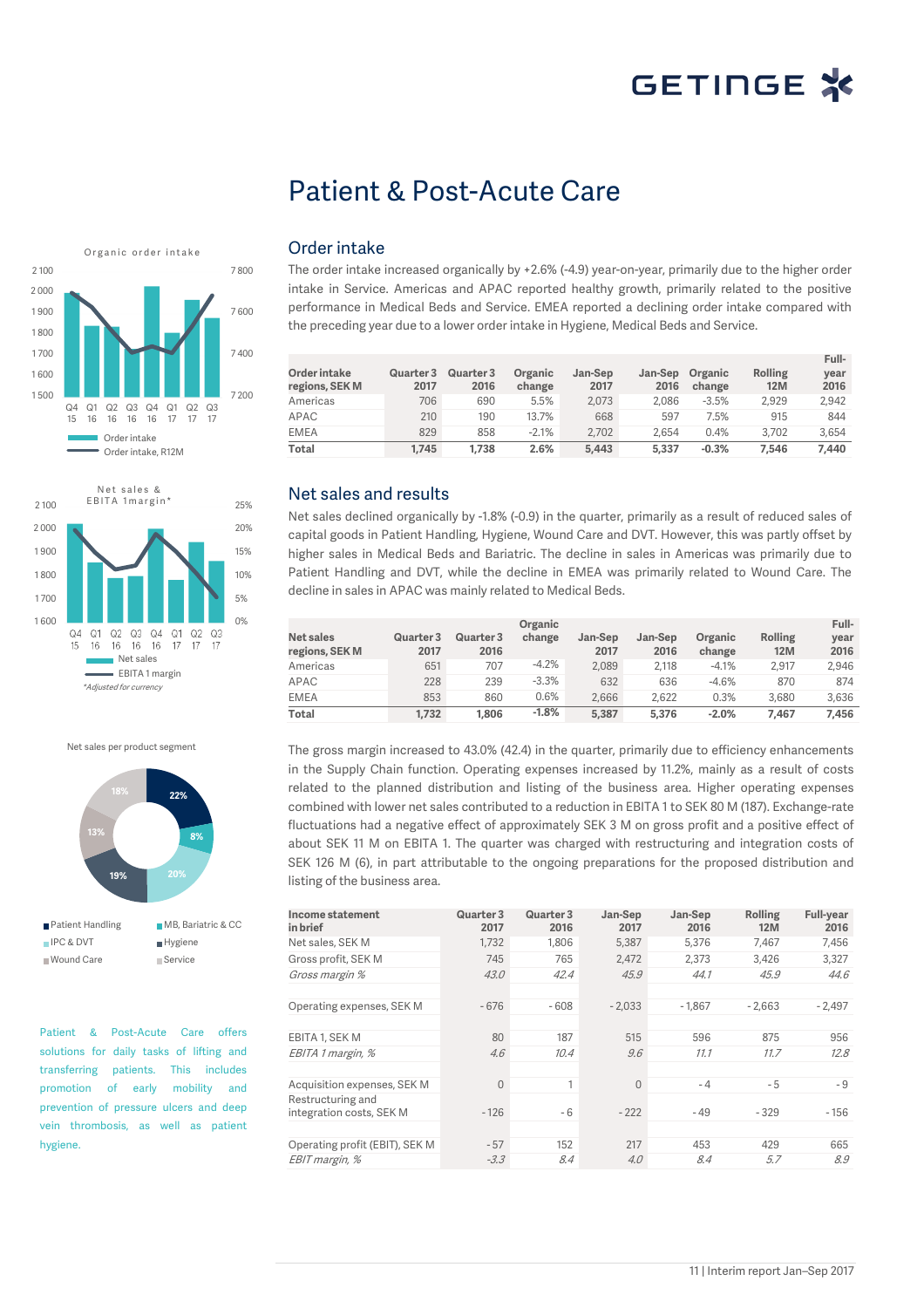

## Other information

### **Risk management**

#### Healthcare reimbursement system

Political decisions represent the single greatest market risk to Getinge. Changes to the healthcare reimbursement system can have a major impact on individual markets by reducing or deferring grants. Since Getinge is active in a large number of geographical markets, the risk for the Group as a whole is limited.

#### **Customers**

Activities conducted by Getinge's customers are generally financed directly or indirectly by public funds and ability to pay is usually very solid, although payment behavior can vary between different countries. All transactions outside the OECD area are covered by payment guarantees, unless the customer's ability to pay is well documented.

#### Authorities and control bodies

Parts of Getinge's product range are covered by legislation stipulating rigorous assessments, quality control and documentation. It cannot be ruled out that Getinge's operations, financial position and earnings may be negatively impacted in the future by difficulties in complying with current regulations and requirements of authorities and control bodies or changes to such regulations and requirements. To limit these risks to the greatest possible extent, Getinge conducts extensive work focused on quality and regulatory issues and every business area assumes overall responsibility for quality and regulatory issues. The majority of the Group's production facilities are certified according to the medical device quality standard ISO 13485 and/or the general quality standard ISO 9001.

#### Research and development

Getinge's future growth also depends on the company's ability to develop new and successful products. Research and development efforts are costly and it is impossible to guarantee that developed products will be commercially successful. As a means of maximizing the return on research and development efforts, the Group has a very structured selection and planning process to ensure that the group prioritizes correctly when choosing which potential projects to pursue. This process includes careful analyses of the market, technological progress, choice of production method and selection of subcontractors. The development work is conducted in a structured manner and each project undergoes a number of fixed control points.

#### Product liability and damage claims

Healthcare suppliers run a risk, like other players in the healthcare industry, of being subject to claims relating to product liability and other legal claims. Such claims can involve large amounts and significant legal expenses. Getinge cannot provide any guarantees that its operations will not be subject to compensation claims. A comprehensive insurance program is in place to cover any property or liability risks (e.g. product liability) to which the Group is exposed.

#### Protection of intellectual property

Getinge is a market leader in the areas in which it operates and invests significant amounts in product development. To secure returns on these investments, the Group actively upholds its rights and monitors competitors' activities closely. If required, Getinge will protect its intellectual property rights through legal processes.

#### Financial risk management

Getinge is exposed to a number of financial risks in its operations. Financial risks principally pertain to risks related to currency and interest-rate risks, as well as credit risks. Risk management is regulated by the finance policy adopted by the Board. The ultimate responsibility for managing the Group's financial risks and developing methods and principles of financial risk management lies with the Getinge Executive Team and the treasury function. The main financial risks to which the Group is exposed are currency risks, interest-rate risks and credit and counterparty risks.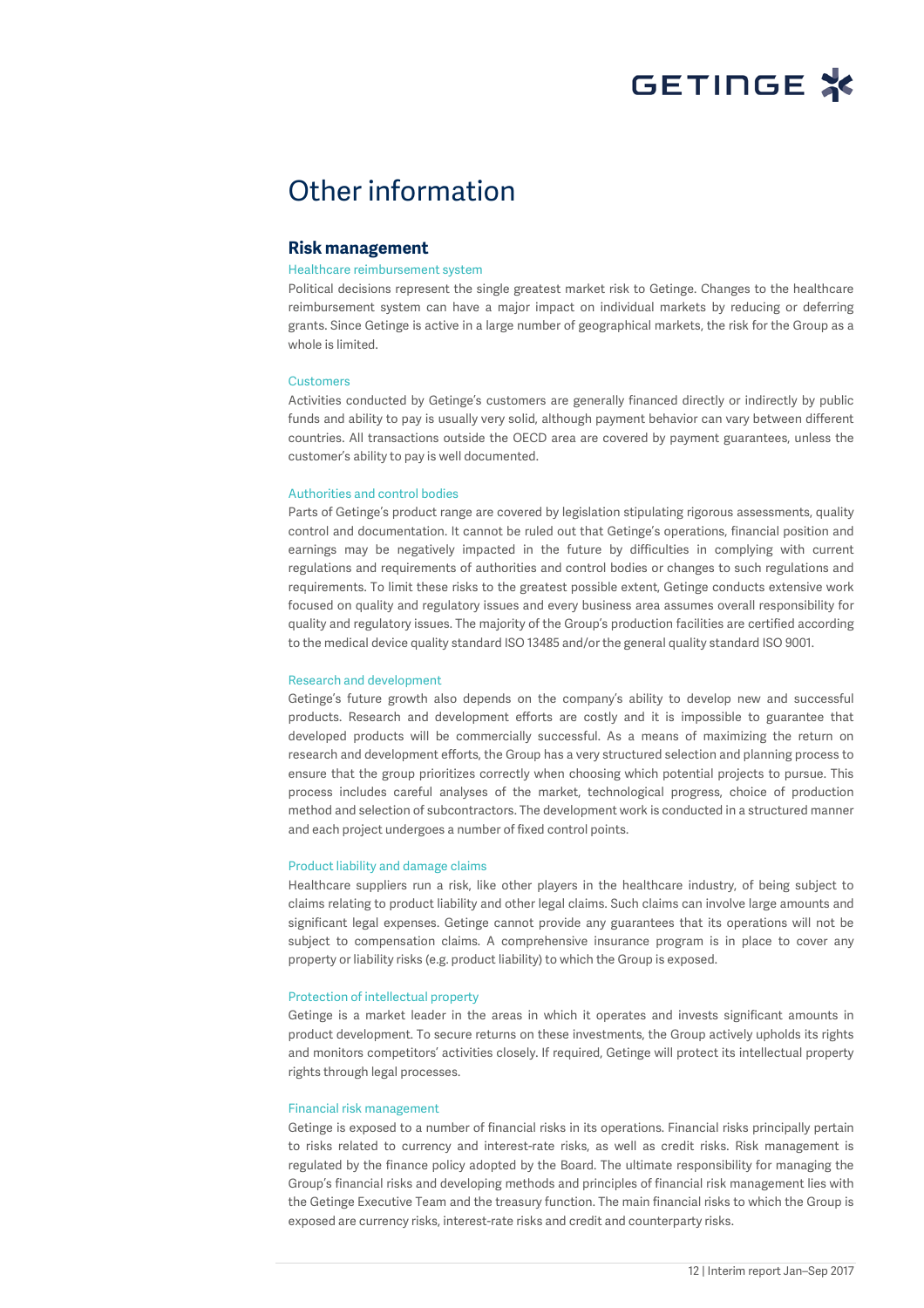### Seasonal variations

Getinge's earnings are affected by seasonal variations. The second quarter is normally weak in relation to the remainder of the fiscal year. The third and particularly fourth quarters are usually the Group's strongest quarters.

### Transactions with related parties

During the quarter, a rights issue was completed, which was guaranteed by Carl Bennet AB and where a guarantee commission was paid according to established practice. In addition, no other significant transactions with related parties occurred other than transactions with subsidiaries.

### Forward-looking information

This report contains forward-looking information based on the current expectations of the Getinge Executive Team. Although management deems that the expectations presented by such forwardlooking information are reasonable, no guarantee can be given that these expectations will prove correct. Accordingly, the actual future outcome could vary considerably compared with what is stated in the forward-looking information, due to such factors as changed conditions regarding finances, market and competition, changes in legal and regulatory requirements and other political measures, and fluctuations in exchange rates.

## Nomination Committee ahead of 2018 Annual General Meeting

Pursuant to a resolution by Getinge AB's 2005 General Meeting, the Nomination Committee comprises Getinge's Chairman and representatives for the five largest shareholders at 31 August 2017, as well as a representative for minority shareholders. Ahead of the 2018 Annual General Meeting, this means that Getinge's Nomination Committee comprises: a representative from Carl Bennet AB, the Fourth Swedish National Pension Fund, the First Swedish National Pension Fund, Folksam, Swedbank Robur Fonder and a representative for minority shareholders.

Shareholders who would like to submit proposals to Getinge's 2018 Nomination Committee, can contact the Nomination Committee by e-mail at valberedningen@getinge.com or by mail: Getinge AB, Att: Nomination Committee, Box 8861, SE-402 72 Gothenburg, Sweden.

## 2018 Annual General Meeting

Getinge AB's Annual General Meeting will be held on April 26, 2018 at 2:00 p.m. in Kongresshallen at Hotel Tylösand in Halmstad, Sweden. Shareholders wishing to have a matter addressed at the Annual General Meeting on April 26, 2018 can submit their proposal to Getinge's Board Chairman by e-mail: arenden.bolagsstamma@getinge.com, or by mail: Getinge AB, Att: Bolagsstämmoärenden, Box 8861, SE-402 72 Gothenburg, Sweden. To ensure inclusion in the notice and thus in the Annual General Meeting's agenda, proposals must be received by the company not later than March 8, 2018.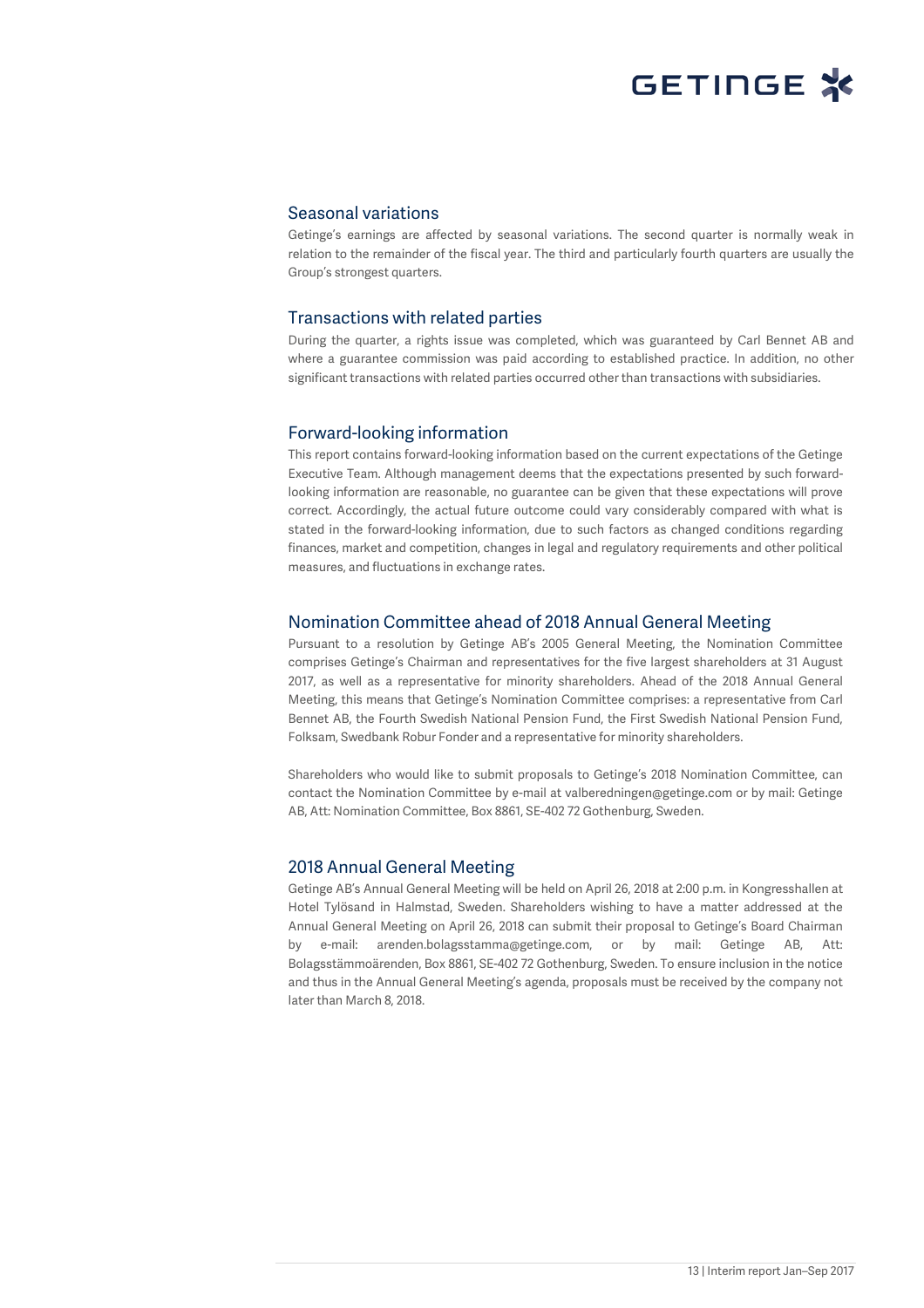

## Assurance

The Board of Directors and CEO assure that the interim report provides a true and fair review of the Parent Company and the Group's operations, position and earnings and describes the material risks and uncertainties faced by the Parent Company and the Group.

### **Gothenburg, October 18, 2017**

| <b>Carl Bennet</b><br>Chairman           | Johan Bygge          | Cecilia Daun Wennborg        |
|------------------------------------------|----------------------|------------------------------|
| <b>Barbro Fridén</b>                     | Dan Frohm            | Sofia Hasselberg             |
| <b>Rickard Karlsson</b>                  | Åke Larsson          | Johan Malmquist              |
| <b>Mattias Perjos</b><br>President & CEO | <b>Malin Persson</b> | Johan Stern<br>Vice Chairman |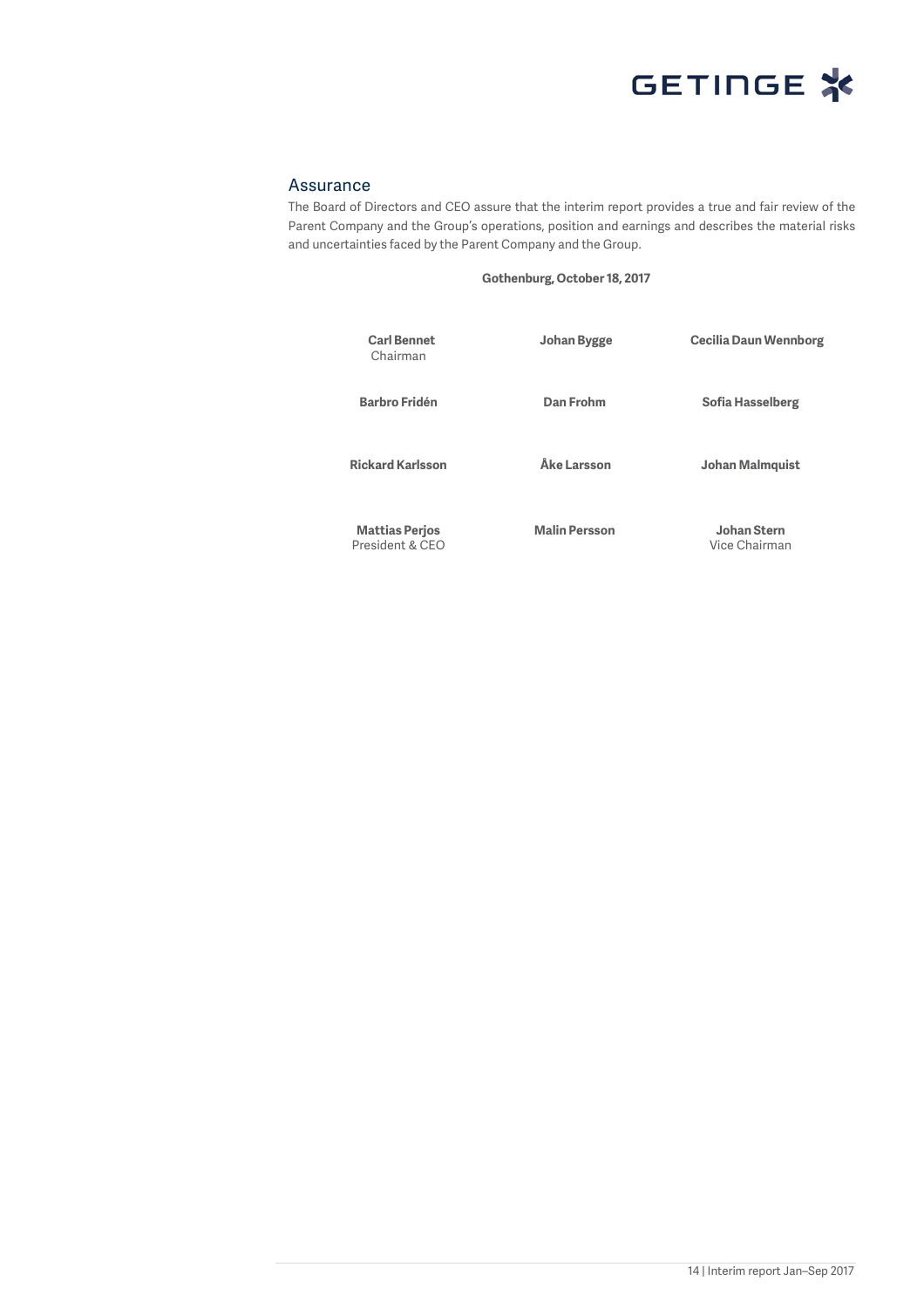

## AUDITOR'S REVIEW REPORT

INTERIM REPORT PREPARED IN ACCORDANCE WITH IAS 34 AND CHAPTER 9 OF THE SWEDISH ANNUAL ACCOUNTS ACT

#### Introduction

We have reviewed the condensed interim financial information (interim report) of Getinge AB as of September 30, 2017 and the nine-month period then ended. The board of directors and the CEO are responsible for the preparation and presentation of this interim report in accordance with IAS 34 and the Swedish Annual Accounts Act. Our responsibility is to express a conclusion on this interim report based on our review.

### Scope of Review

We conducted our review in accordance with the International Standard on Review Engagements ISRE 2410, Review of Interim Report Performed by the Independent Auditor of the Entity. A review consists of making inquiries, primarily of persons responsible for financial and accounting matters, and applying analytical and other review procedures. A review is substantially less in scope than an audit conducted in accordance with International Standards on Auditing, ISA, and other generally accepted auditing standards in Sweden. The procedures performed in a review do not enable us to obtain assurance that we would become aware of all significant matters that might be identified in an audit. Therefore, the conclusion expressed on the basis of a review does not provide the same level of assurance as a conclusion expressed on the basis of an audit.

#### Conclusion

Based on our review, nothing has come to our attention that causes us to believe that the interim report is not prepared, in all material respects, in accordance with IAS 34 and the Swedish Annual Accounts Act, regarding the Group, and with the Swedish Annual Accounts Act, regarding the Parent Company.

Gothenburg, October 18, 2017 Öhrlings PricewaterhouseCoopers AB

Johan Rippe Authorized Public Accountant Auditor in Charge

Eric Salander Authorized Public Accountant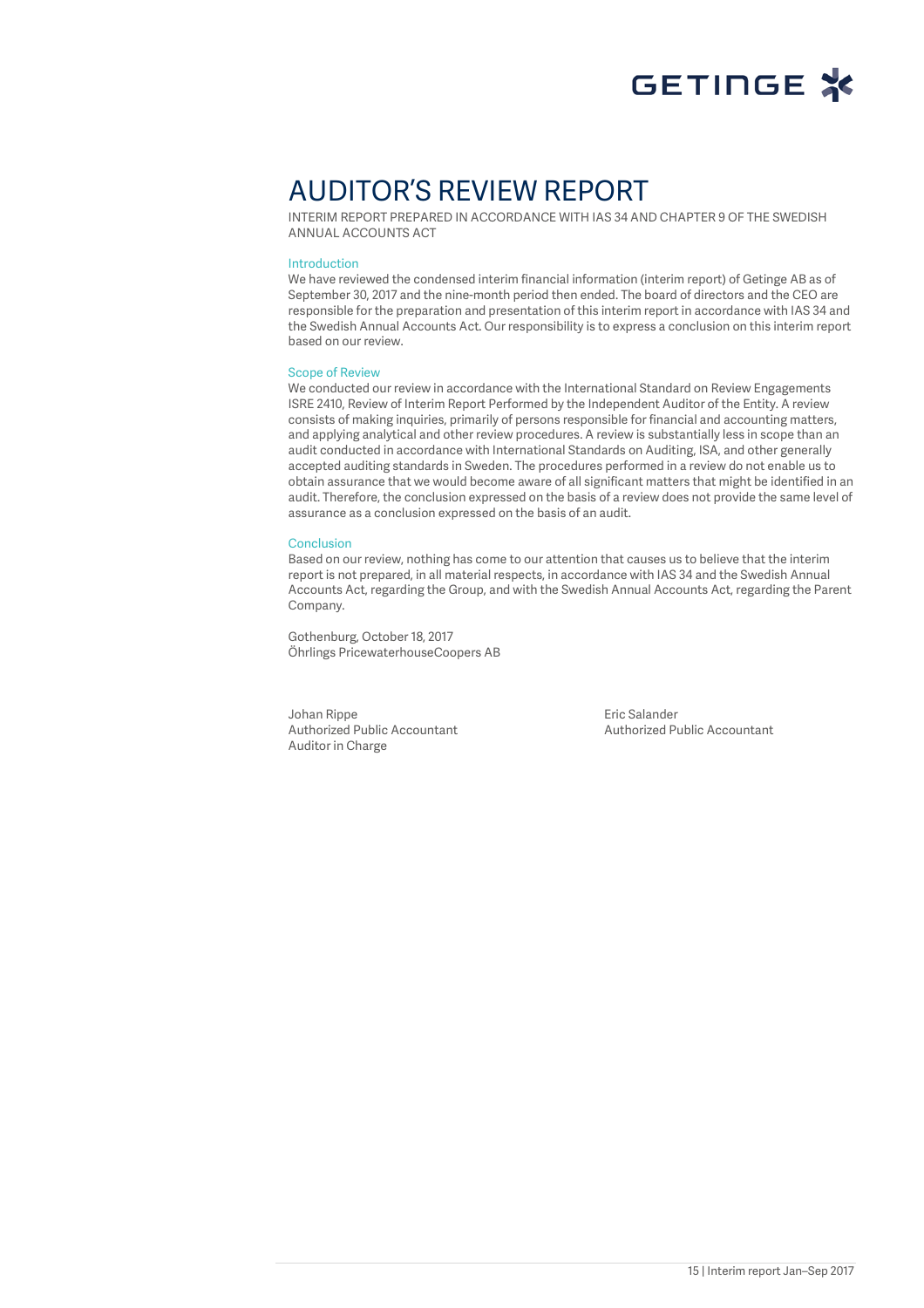# Consolidated financial statements

## Consolidated income statement

|                                     |                | Quarter 3         | Quarter 3 | Jan-Sep   | Jan-Sep   | Full-year |
|-------------------------------------|----------------|-------------------|-----------|-----------|-----------|-----------|
| <b>SEKM</b>                         | <b>Note</b>    | 2017              | 2016      | 2017      | 2016      | 2016      |
| Net sales                           | 2              | 6,696             | 6,929     | 20,601    | 20,233    | 29,756    |
| Cost of goods sold                  | 3              | $-3,503$          | $-3,654$  | $-10,664$ | $-10,780$ | $-15,916$ |
| <b>Gross profit</b>                 |                | 3,193             | 3,275     | 9,937     | 9,453     | 13,840    |
| Selling expenses                    | 3              | $-1,553$          | $-1,537$  | $-4,837$  | $-4,629$  | $-6,250$  |
| Administrative expenses             | 3              | $-946$            | $-835$    | $-2,727$  | $-2,491$  | $-3,359$  |
| Research and development costs      | $\overline{4}$ | $-176$            | $-141$    | $-525$    | $-468$    | $-671$    |
| Acquisition expenses                |                | $\qquad \qquad -$ | $-6$      | $-3$      | $-18$     | $-21$     |
| Restructuring and integration costs |                | $-234$            | $-732$    | $-854$    | $-992$    | $-1,313$  |
| Other operating income and expenses |                | $-23$             | 25        | $-28$     | $-17$     | 61        |
| <b>Operating profit (EBIT)</b>      | 2.3            | 261               | 49        | 963       | 838       | 2,287     |
| Net financial items                 | $\overline{2}$ | $-184$            | $-159$    | $-494$    | $-480$    | $-637$    |
| Profit/loss after financial items   | $\overline{2}$ | 77                | $-110$    | 469       | 358       | 1,650     |
| Taxes                               |                | $-22$             | 29        | $-126$    | $-97$     | $-437$    |
| Net profit/loss for the period      |                | 55                | $-81$     | 343       | 261       | 1,213     |
| Attributable to:                    |                |                   |           |           |           |           |
| Parent Company shareholders         |                | 50                | $-86$     | 329       | 245       | 1,188     |
| Non-controlling interests           |                | 5                 | 5         | 14        | 16        | 25        |
|                                     |                |                   |           |           |           |           |
| Earnings per share, SEK*            |                | 0.20              | $-0.36$   | 1.35      | 1.01      | 4.91      |

\* Before and after dilution

## Consolidated statement of comprehensive income

|                                                                    | Quarter 3    | Quarter 3 | Jan-Sep  | Jan-Sep | <b>Full-year</b> |
|--------------------------------------------------------------------|--------------|-----------|----------|---------|------------------|
| <b>SEKM</b>                                                        | 2017         | 2016      | 2017     | 2016    | 2016             |
| Net profit/loss for the period                                     | 55           | - 81      | 343      | 261     | 1,213            |
|                                                                    |              |           |          |         |                  |
| Other comprehensive income                                         |              |           |          |         |                  |
| Items that cannot be restated in profit for the period             |              |           |          |         |                  |
| Actuarial gains/losses pertaining to defined-benefit pension plans | 76           | $-41$     | 198      | $-182$  | $-280$           |
| Tax attributable to items that cannot be restated in profit        | $-34$        | 9         | $-81$    | 35      | 104              |
|                                                                    |              |           |          |         |                  |
| Items that can later be restated in profit for the period          |              |           |          |         |                  |
| Translation differences and hedging of net investments             | $-632$       | 293       | $-1.409$ | 368     | 551              |
| Cash-flow hedges                                                   | 137          | 113       | 472      | $-191$  | 86               |
| Tax attributable to items that can be restated in profit           | $-174$       | $-25$     | $-474$   | 42      | 326              |
| Other comprehensive income for the period, net after tax           | $-627$       | 349       | $-1,294$ | 72      | 787              |
| Total comprehensive income for the period                          | $-572$       | 268       | $-951$   | 333     | 2,000            |
|                                                                    |              |           |          |         |                  |
| Comprehensive income attributable to                               |              |           |          |         |                  |
| Parent Company shareholders                                        | $-572$       | 253       | $-963$   | 298     | 1,964            |
| Non-controlling interests                                          | $\mathbf{0}$ | 15        | 12       | 35      | 36               |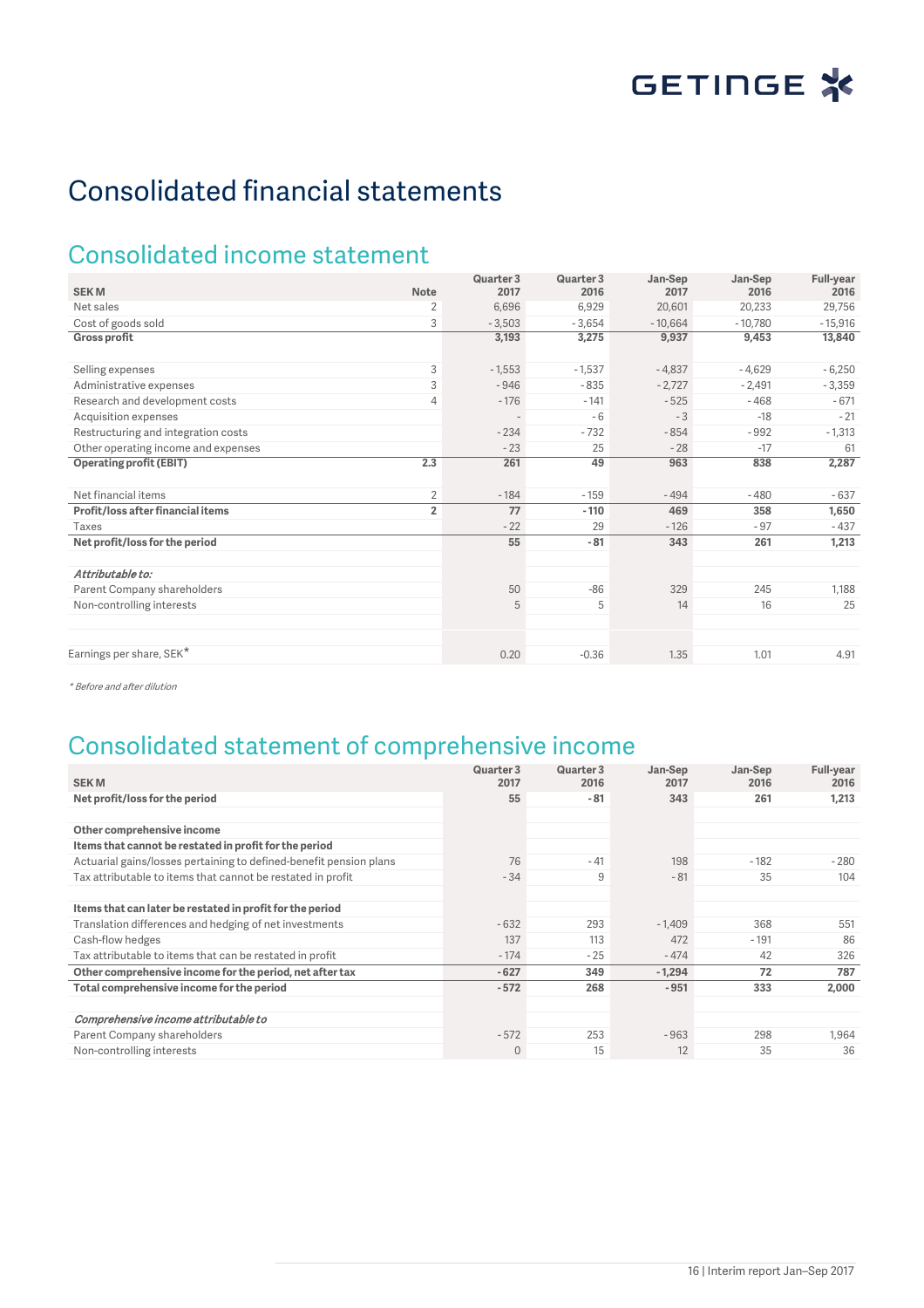

## Consolidated balance sheet

|                                           |             | September 30 | September 30 | December 31 |
|-------------------------------------------|-------------|--------------|--------------|-------------|
| <b>SEKM</b>                               | <b>Note</b> | 2017         | 2016         | 2016        |
| <b>Assets</b>                             |             |              |              |             |
| Intangible assets                         |             | 29,392       | 30,697       | 32,004      |
| Tangible assets                           |             | 4,105        | 4,691        | 4,313       |
| Financial assets                          |             | 1,365        | 1,695        | 1,329       |
| Inventories                               |             | 6,173        | 6,139        | 5,431       |
| Accounts receivable                       |             | 6,006        | 6,373        | 8,159       |
| Other current receivables                 |             | 3,094        | 2,843        | 2,295       |
| Cash and cash equivalents                 | 6           | 1,521        | 1,812        | 1,680       |
| <b>Total assets</b>                       |             | 51,656       | 54,250       | 55,211      |
|                                           |             |              |              |             |
| <b>Equity and liabilities</b>             |             |              |              |             |
| Equity                                    |             | 23,755       | 19,251       | 20,916      |
| Provisions for pensions, interest-bearing | 6           | 2,981        | 3,176        | 3,368       |
| Other interest-bearing liabilities        | 6           | 16,148       | 21,929       | 21,701      |
| Other provisions                          | 8           | 2,150        | 2,382        | 1,856       |
| Accounts payable                          |             | 1,792        | 1,753        | 2,201       |
| Other non-interest-bearing liabilities    |             | 4,830        | 5,759        | 5,169       |
| <b>Total equity and liabilities</b>       |             | 51,656       | 54,250       | 55,211      |

## Changes in equity for the Group

|                                           |                          | Other<br>capital         |                          | <b>Retained</b>          |              | Non-<br>controlling      | Total  |
|-------------------------------------------|--------------------------|--------------------------|--------------------------|--------------------------|--------------|--------------------------|--------|
| <b>SEKM</b>                               | Share capital            | provided                 | <b>Reserves</b>          | earnings                 | <b>Total</b> | interests                | equity |
| Opening balance at January 1, 2016        | 119                      | 5,960                    | 3                        | 13.121                   | 19,203       | 390                      | 19,593 |
| Total comprehensive income for the period | $\overline{\phantom{a}}$ | $\overline{\phantom{0}}$ | 952                      | 1,012                    | 1.964        | 36                       | 2,000  |
| Share-based remuneration                  | $\overline{\phantom{a}}$ | $\overline{\phantom{0}}$ | $\overline{\phantom{a}}$ | 8                        | 8            | $\overline{\phantom{a}}$ | 8      |
| Dividend                                  | $\overline{\phantom{a}}$ | $\overline{\phantom{a}}$ | $\overline{\phantom{a}}$ | $-667$                   | $-667$       | $-18$                    | $-685$ |
| Closing balance at December 31, 2016      | 119                      | 5,960                    | 955                      | 13,474                   | 20,508       | 408                      | 20,916 |
|                                           |                          |                          |                          |                          |              |                          |        |
| Opening balance at January 1, 2017        | 119                      | 5,960                    | 955                      | 13,474                   | 20,508       | 408                      | 20,916 |
| Total comprehensive income for the period | $\overline{\phantom{a}}$ | $\overline{\phantom{a}}$ | $-1,409$                 | 446                      | $-963$       | 12                       | $-951$ |
| Share-based remuneration                  | $\overline{\phantom{a}}$ | $\overline{\phantom{a}}$ | $\overline{\phantom{a}}$ |                          |              | $\overline{\phantom{a}}$ |        |
| Dividend                                  | $\overline{\phantom{a}}$ | $\overline{\phantom{a}}$ | $\overline{\phantom{a}}$ | $-477$                   | $-477$       | $-15$                    | $-492$ |
| Rights issue*                             | 17                       | 4.264                    | $\overline{\phantom{a}}$ | $\overline{\phantom{a}}$ | 4.281        | $\overline{\phantom{a}}$ | 4,281  |
| Closing balance at December 30, 2017      | 136                      | 10.224                   | $-454$                   | 13,444                   | 23,350       | 405                      | 23,755 |

\*After deductions for transaction costs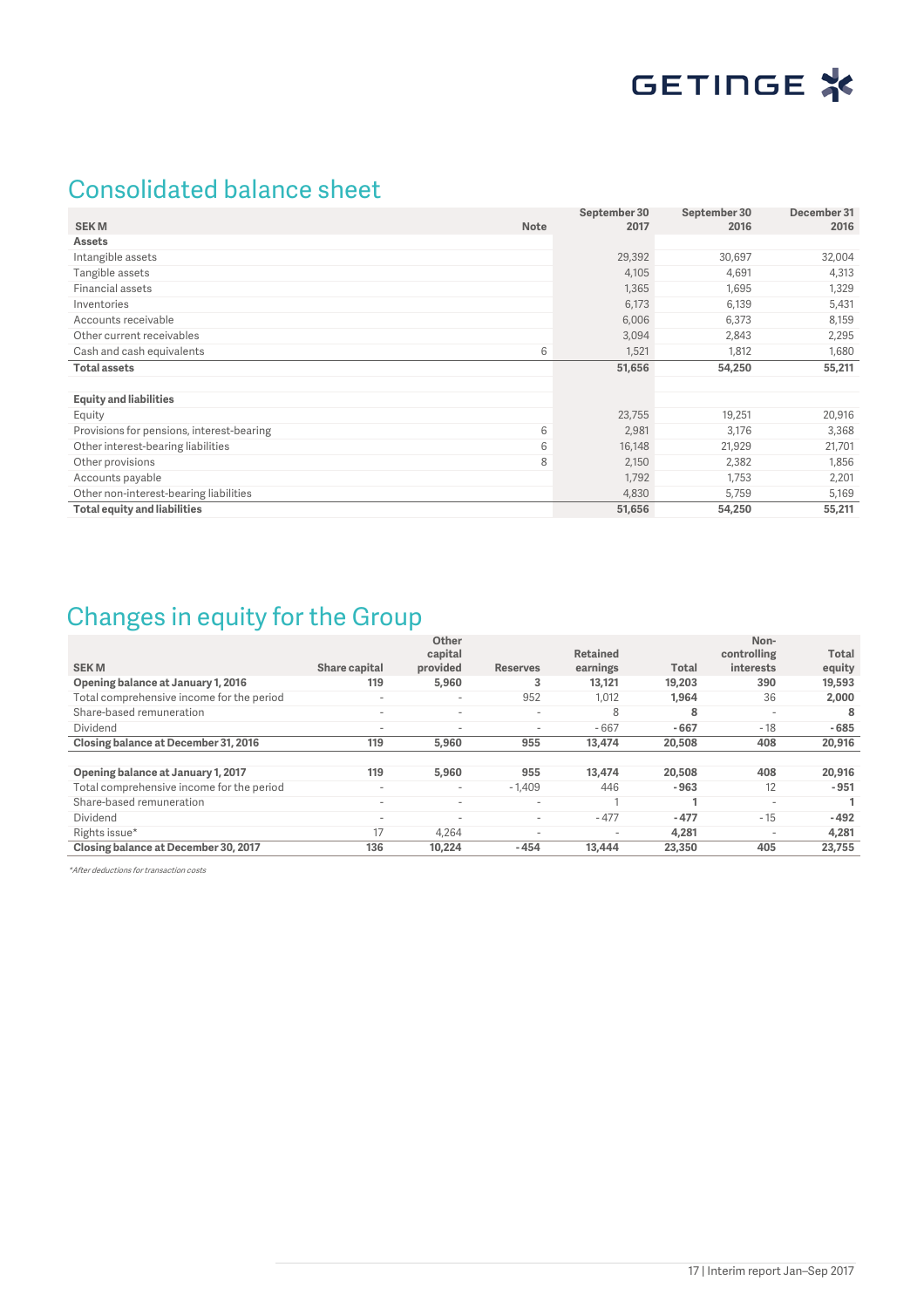

## Consolidated cash-flow statement

| <b>SEKM</b>                                              | Quarter 3<br>2017 | Quarter 3<br>2016 | Jan-Sep<br>2017 | Jan-Sep<br>2016 | Full-year<br>2016 |
|----------------------------------------------------------|-------------------|-------------------|-----------------|-----------------|-------------------|
| <b>Operating activities</b>                              |                   |                   |                 |                 |                   |
| Operating profit (EBIT)                                  | 261               | 49                | 963             | 838             | 2,287             |
| Add-back of amortization, depreciation and write-downs   | 631               | 761               | 1.902           | 1,935           | 2.703             |
| Other non-cash items                                     | 16                | 29                | 31              | 61              | 85                |
| Add-back of restructuring and integration costs*         | 182               | 574               | 733             | 834             | 1,015             |
| Paid restructuring and integration costs                 | $-126$            | $-222$            | $-383$          | $-623$          | $-872$            |
| Financial items                                          | $-184$            | $-159$            | $-494$          | $-480$          | $-637$            |
| Taxes paid                                               | $-183$            | $-139$            | $-436$          | $-401$          | $-332$            |
| Cash flow before changes in working capital              | 597               | 893               | 2,316           | 2,164           | 4,249             |
|                                                          |                   |                   |                 |                 |                   |
| Changes in working capital                               |                   |                   |                 |                 |                   |
| Inventories                                              | $-262$            | $-168$            | $-1,312$        | $-733$          | $-234$            |
| Current receivables                                      | 170               | 491               | 991             | 1,606           | $-252$            |
| <b>Current liabilities</b>                               | 87                | $-491$            | $-312$          | $-1,149$        | $-92$             |
| Cash flow from operating activities                      | 592               | 725               | 1.683           | 1,888           | 3,671             |
|                                                          |                   |                   |                 |                 |                   |
| <b>Investing activities</b>                              |                   |                   |                 |                 |                   |
| Acquired operations                                      |                   |                   | $-81$           | $-214$          | $-212$            |
| Net investments                                          | $-410$            | $-376$            | $-1.166$        | $-1,137$        | $-1,585$          |
| Cash flow from investing activities                      | $-410$            | $-376$            | $-1,247$        | $-1,351$        | $-1,797$          |
|                                                          |                   |                   |                 |                 |                   |
| <b>Financing activities</b>                              |                   |                   |                 |                 |                   |
| Change in interest-bearing liabilities                   | $-4,248$          | $-700$            | $-4,294$        | 150             | $-1,106$          |
| Change in interest-bearing receivables                   | $-37$             | 54                | $-22$           | 82              | 42                |
| Dividend paid                                            | $-15$             |                   | $-492$          | $-681$          | $-685$            |
| Rights issue                                             | 4,281             |                   | 4,281           |                 |                   |
| Cash flow from financing activities                      | $-19$             | $-646$            | $-527$          | $-449$          | $-1,749$          |
|                                                          |                   |                   |                 |                 |                   |
| Cash flow for the period                                 | 163               | $-297$            | $-91$           | 88              | 125               |
| Cash and cash equivalents at the beginning of the period | 1,400             | 1,845             | 1,680           | 1,468           | 1,468             |
| <b>Translation differences</b>                           | $-42$             | 264               | $-68$           | 256             | 87                |
| Cash and cash equivalents at the end of the period       | 1,521             | 1,812             | 1,521           | 1,812           | 1,680             |

*\** Excluding write-downs on non-current assets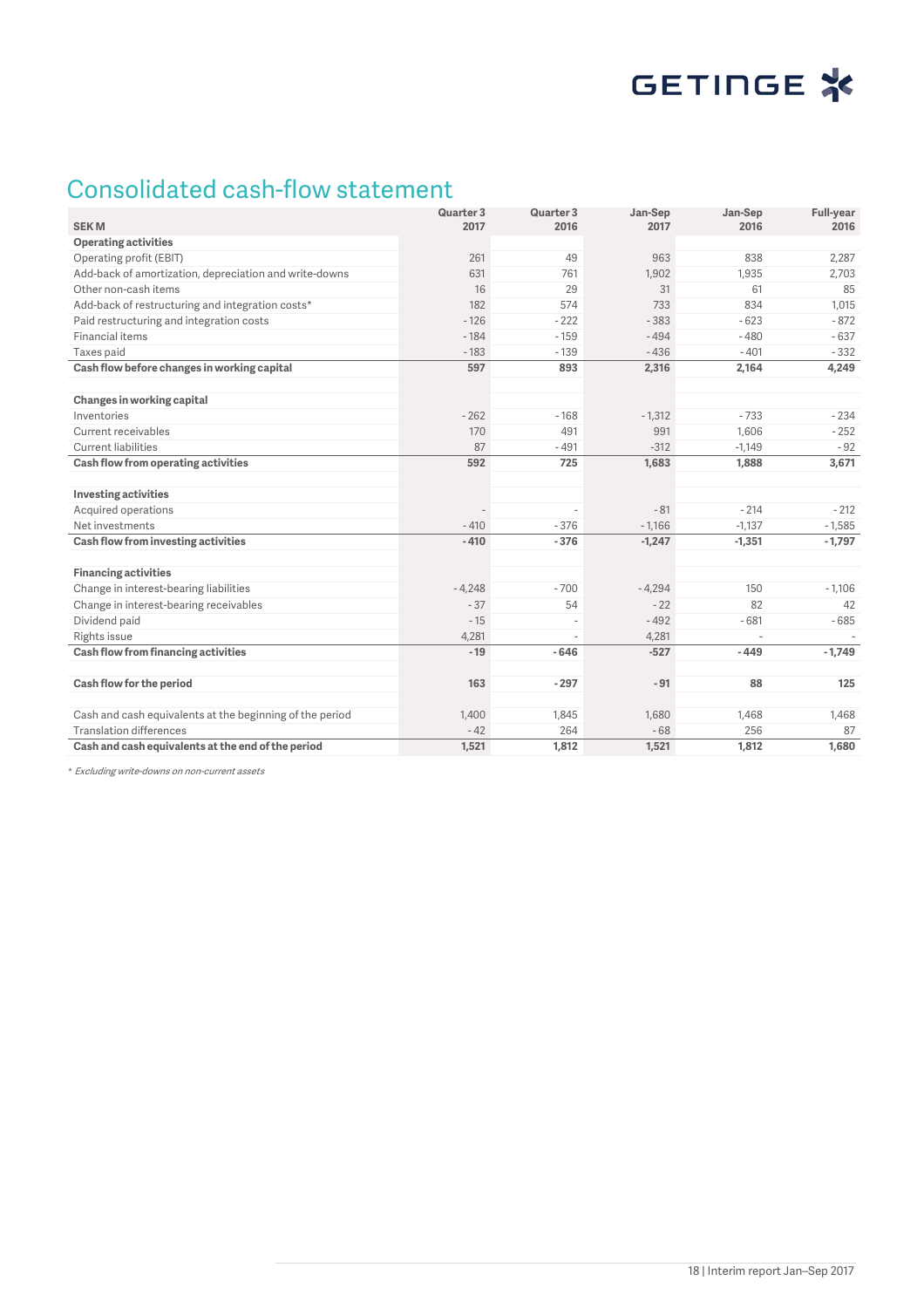

## Note 1 Accounting policies

The Group's interim report has been prepared in accordance with IAS 34 Interim Financial Reporting and the Swedish Annual Accounts Act. For the Parent Company, the report has been prepared in accordance with the Swedish Annual Accounts and RFR 2. The accounting policies adopted are consistent with those applied for the 2016 Annual Report and should be read in conjunction with that Annual Report. The interim report provides alternative performance measures for monitoring the Group's operations.

The Group is yet to assess the full impact of implementing the standards IFRS 9 Financial Instruments, IFRS 15 Revenue from Contracts with Customers and IFRS 16 Leases. For more information about these new standards, which have not yet come into force, refer to page 62 in the 2016 Annual Report.

Percentual changes and key figures in the report have been calculated based on the rounded amounts as presented in the report. Unless otherwise specified, all figures pertain to SEK M and figures in parentheses pertain to operations in 2016.

## Note 2 Segment overview

|                                | Quarter 3 | Quarter 3 | Jan-Sep | Jan-Sep | <b>Full-year</b> |
|--------------------------------|-----------|-----------|---------|---------|------------------|
| Net sales, SEK M               | 2017      | 2016      | 2017    | 2016    | 2016             |
| <b>Acute Care Therapies</b>    | 2,621     | 2.748     | 8,540   | 8,155   | 11,804           |
| Surgical Workflows             | 2.343     | 2.375     | 6.674   | 6.702   | 10.496           |
| Patient & Post-Acute Care      | 1.732     | 1.806     | 5,387   | 5,376   | 7,456            |
| Total                          | 6,696     | 6,929     | 20,601  | 20,233  | 29,756           |
|                                |           |           |         |         |                  |
|                                | Quarter 3 | Quarter 3 | Jan-Sep | Jan-Sep | <b>Full-year</b> |
| Operating profit (EBIT), SEK M | 2017      | 2016      | 2017    | 2016    | 2016             |
|                                |           |           |         |         |                  |
| Acute Care Therapies           | 271       | $-192$    | 688     | 296     | 1,000            |
| Surgical Workflows             | 112       | 237       | 222     | 382     | 1,001            |
| Patient & Post-Acute Care      | $-57$     | 152       | 217     | 453     | 665              |
| Group functions*               | $-65$     | $-148$    | $-164$  | $-293$  | $-379$           |
| <b>Operating profit (EBIT)</b> | 261       | 49        | 963     | 838     | 2,287            |
| Net financial items            | $-184$    | $-159$    | $-494$  | $-480$  | $-637$           |

\* Group functions refer mainly to central functions such as finance, communication and HR.

## Note 3 Depreciation and write-downs

| <b>SEKM</b>                             | Quarter 3<br>2017 | Quarter 3<br>2016 | Jan-Sep<br>2017 | Jan-Sep<br>2016 | Full-year<br>2016 |
|-----------------------------------------|-------------------|-------------------|-----------------|-----------------|-------------------|
| Intangible assets in acquired companies | $-164$            | $-176$            | $-521$          | $-523$          | $-720$            |
| Intangible assets                       | $-265$            | $-379$            | $-769$          | $-806$          | $-1.169$          |
| Tangible assets                         | $-202$            | $-206$            | $-612$          | $-606$          | $-814$            |
| <b>Total</b>                            | $-631$            | $-761$            | $-1,902$        | $-1,935$        | $-2,703$          |
| of which write-downs                    | $-52$             | $-158$            | $-121$          | $-158$          | $-298$            |

Some IT-related tangible assets were reclassified to intangible assets in the fourth quarter of 2016 and depreciation for comparative periods were adjusted accordingly.

## Note 4 Capitalized development costs

| <b>SEKM</b>                           | Quarter 3<br>2017 | Quarter 3<br>2016 | Jan-Sep<br>2017 | Jan-Sep<br>2016 | <b>Full-year</b><br>2016 |
|---------------------------------------|-------------------|-------------------|-----------------|-----------------|--------------------------|
| Research and development costs, gross | $-303$            | $-270$            | $-976$          | $-883$          | $-1,265$                 |
| Capitalized development costs         | 127               | 129               | 451             | 415             | 594                      |
| Research and development costs, net   | $-176$            | $-141$            | $-525$          | $-468$          | $-671$                   |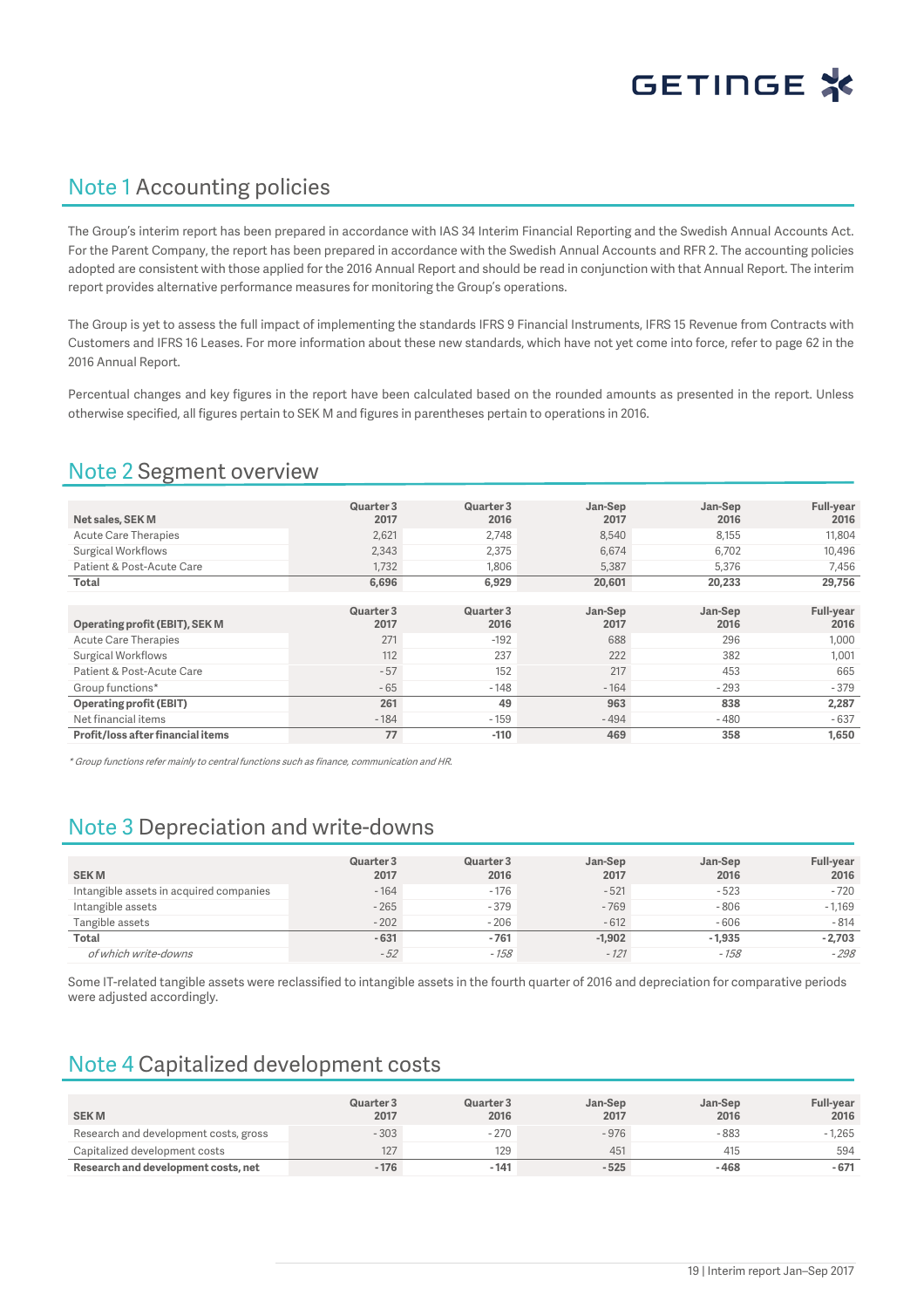

## Note 5 Quarterly results

|                                   | Q <sub>4</sub> | Q1       | Q2       | Q <sub>3</sub> | Q <sub>4</sub> | Q <sub>1</sub> | Q <sub>2</sub> | Q <sub>3</sub> |
|-----------------------------------|----------------|----------|----------|----------------|----------------|----------------|----------------|----------------|
| <b>SEKM</b>                       | 2015           | 2016     | 2016     | 2016           | 2016           | 2017           | 2017           | 2017           |
| Net sales                         | 9.417          | 6,377    | 6,927    | 6,929          | 9,523          | 6.664          | 7.241          | 6,696          |
| Cost of goods sold                | $-4,968$       | $-3.366$ | $-3.760$ | $-3.654$       | $-5.136$       | $-3,369$       | $-3,792$       | $-3,503$       |
| <b>Gross profit</b>               | 4,449          | 3,011    | 3,167    | 3,275          | 4,387          | 3,295          | 3,449          | 3,193          |
| Operating expenses                | $-2.904$       | $-2.695$ | $-2,694$ | $-3,226$       | $-2,938$       | $-2.755$       | $-3.287$       | $-2,932$       |
| <b>Operating profit (EBIT)</b>    | 1.545          | 316      | 473      | 49             | 1.449          | 540            | 162            | 261            |
| Net financial items               | $-174$         | $-159$   | $-162$   | $-159$         | $-157$         | $-157$         | $-153$         | $-184$         |
| Profit/loss after financial items | 1.371          | 157      | 311      | $-110$         | 1.292          | 383            | 9              | 77             |
| Taxes                             | $-372$         | $-42$    | $-84$    | 29             | $-340$         | $-102$         | $-2$           | $-22$          |
| Net profit/loss for the period    | 999            | 115      | 227      | $-81$          | 952            | 281            |                | 55             |

## Note 6 Consolidated interest-bearing net debt

| <b>SEKM</b>                               | September 30<br>2017 | September 30<br>2016 | December 31<br>2016 |
|-------------------------------------------|----------------------|----------------------|---------------------|
| Other interest-bearing liabilities        | 16,148               | 21.929               | 21,701              |
| Provisions for pensions, interest-bearing | 2.981                | 3.176                | 3.368               |
| Interest-bearing liabilities              | 19,129               | 25,105               | 25,069              |
| Less cash and cash equivalents            | $-1.521$             | $-1.812$             | $-1.680$            |
| Interest-bearing net debt                 | 17,608               | 23,293               | 23,389              |

## Note 7 Key figures for the Group

### Financial and operative key figures

|                                                            | Quarter 3<br>2017 | Quarter 3<br>2016 | Jan-Sep<br>2017 | Jan-Sep<br>2016 | <b>Full-year</b><br>2016 |
|------------------------------------------------------------|-------------------|-------------------|-----------------|-----------------|--------------------------|
| Key figures based on Getinge's financial<br>targets        |                   |                   |                 |                 |                          |
| Organic growth in net sales, %                             | $-0.7$            | 0.2               | $-0.2$          | $-1.1$          | $-1.5$                   |
| EBITA 1 growth, %                                          | $-31.6$           | 16.3              | $-1.3$          | 4.9             | 3.9                      |
| Cash conversion, %                                         | 66.4              | 89.5              | 58.7            | 68.1            | 73.6                     |
| Return on equity, %                                        |                   |                   | 6.0             | 6.6             | 6.0                      |
| Other operative and financial key figures                  |                   |                   |                 |                 |                          |
| Organic growth in order intake, %                          | 4.7               | $-3.2$            | 0.5             | $-0.7$          | $-0.8$                   |
| Gross margin, %                                            | 47.7              | 47.3              | 48.2            | 46.7            | 46.5                     |
| Selling expenses, % of net sales                           | 23.2              | 22.2              | 23.5            | 22.9            | 21.0                     |
| Administrative expenses, % of net sales                    | 14.1              | 12.1              | 13.2            | 12.3            | 11.3                     |
| Research and development costs, % of net<br>sales          | 4.5               | 3.9               | 4.7             | 4.4             | 4.3                      |
| Operating margin, %                                        | 3.9               | 0.7               | 4.7             | 4.1             | 7.7                      |
| EBITDA, SEK M                                              | 892               | 810               | 2,865           | 2,773           | 4,990                    |
| Earnings per share, SEK*                                   | 0.20              | $-0.36$           | 1.35            | 1.01            | 4.91                     |
| Average number of shares, thousands***                     | 246,952           | 241,780           | 243,504         | 241,780         | 241,780                  |
| Number of shares at the end of the period,<br>thousands*** | 272,370           | 241,780           | 272,370         | 241,780         | 241,780                  |
| Interest-coverage ratio, multiple                          |                   |                   | 5.6             | 5.4             | 5.6                      |
| Operating capital, SEK M                                   |                   |                   | 41,363          | 42,544          | 44,305                   |
| Return on operating capital, %                             |                   |                   | 8.6             | 8.4             | 8.3                      |
| Net debt/equity ratio, multiple                            |                   |                   | 0.74            | 1.21            | 1.12                     |
| Net debt/EBITDA**, multiple                                |                   |                   | 2.93            | 3.90            | 3.88                     |
| Equity/assets ratio, %                                     |                   |                   | 46.0            | 35.5            | 37.9                     |
| Equity per share, SEK                                      |                   |                   | 87.2            | 79.6            | 86.5                     |
| Number of employees                                        |                   |                   | 16,631          | 15,464          | 15,582                   |

\* Before and after dilution<br>\*\*EBITDA before acquisition, restructuring and integration costs, rolling 12 months<br>\*\*\*Adjusted for bonus issue effect of the rights issue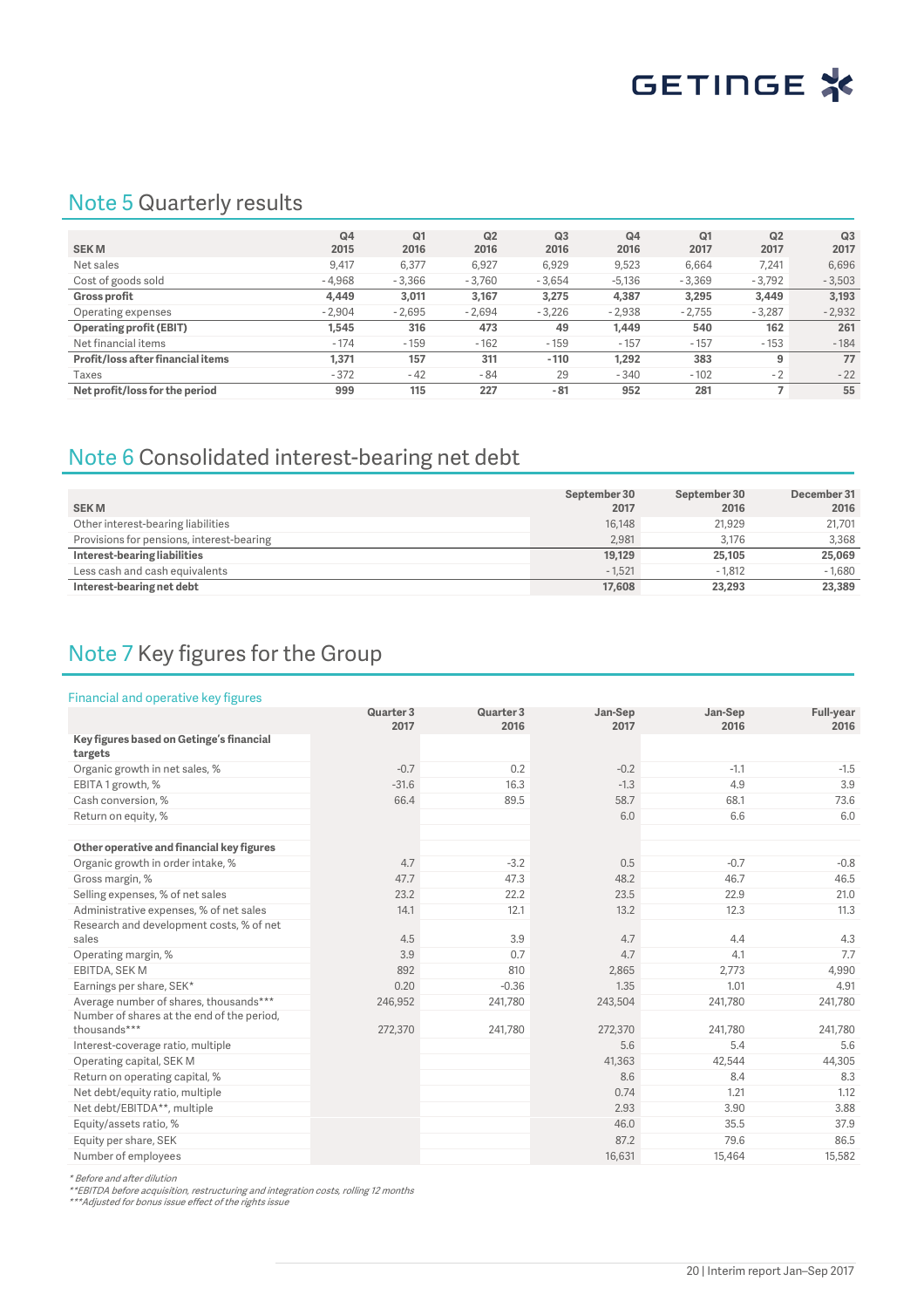

#### Alternative performance measures

Alternative performance measures refer to financial measures used by the company's management and investors to evaluate the Group's earnings and financial position and that cannot be directly read or derived from the financial statements. These financial measures are intended to facilitate analysis of the Group's performance. The alternative performance measures are not to be considered a substitute for, but rather a supplement to, the financial statements prepared in accordance with IFRS. The financial measures recognized in this report may differ from similar measures used by other companies.

|                                             | Quarter 3 | Quarter 3 | Jan-Sep      | Jan-Sep      | <b>Full-year</b> |
|---------------------------------------------|-----------|-----------|--------------|--------------|------------------|
| <b>EBITA 1, SEK M</b>                       | 2017      | 2016      | 2017         | 2016         | 2016             |
| Operating profit (EBIT)                     | 261       | 49        | 963          | 838          | 2,287            |
| Add-back of depreciation and write-down of  |           |           |              |              |                  |
| acquired intangible assets                  | 164       | 176       | 521          | 523          | 720              |
| Add-back of acquisition,                    |           |           |              |              |                  |
| restructuring and integration costs         | 234       | 738       | 857          | 1,010        | 1,334            |
| EBITA1                                      | 659       | 963       | 2,341        | 2,371        | 4,341            |
|                                             |           |           |              |              |                  |
|                                             | Quarter 3 | Quarter 3 | Jan-Sep      | Jan-Sep      | Full-year        |
| <b>EBITA 2, SEK M</b>                       | 2017      | 2016      | 2017         | 2016         | 2016             |
| Operating profit (EBIT)                     | 261       | 49        | 963          | 838          | 2,287            |
| Add-back of depreciation and write-down of  |           |           |              |              |                  |
| acquired intangible assets                  | 164       | 176       | 521          | 523          | 720              |
| EBITA <sub>2</sub>                          | 425       | 225       | 1,484        | 1,361        | 3,007            |
|                                             |           |           |              |              |                  |
|                                             | Quarter 3 | Quarter 3 | Jan-Sep      | Jan-Sep      | <b>Full-year</b> |
| <b>Cash conversion</b>                      | 2017      | 2016      | 2017         | 2016         | 2016             |
| <b>Cash flow from operating</b>             |           |           |              |              |                  |
| activities, SEK M                           | 592       | 725       | 1,683        | 1,888        | 3,671            |
|                                             |           |           |              |              |                  |
| Operating profit (EBIT)                     | 261       | 49        | 963          | 838          | 2,287            |
| Add-back of depreciation and write-downs in |           |           |              |              |                  |
| intangible and tangible assets              | 631       | 761       | 1,902        | 1,935        | 2,703            |
| <b>EBITDA, SEK M</b>                        | 892       | 810       | 2,865        | 2,773        | 4,990            |
|                                             |           |           |              |              |                  |
| Cash conversion, %                          | 66.4      | 89.5      | 58.7         | 68.1         | 73.6             |
|                                             |           |           | September 30 | September 30 | December 31      |
| Net debt/equity ratio                       |           |           | 2017         | 2016         | 2016             |
| Interest-bearing net debt, SEK M            |           |           | 17,608       | 23,293       | 23,389           |
| Equity, SEK M                               |           |           | 23,755       | 19,251       | 20,916           |
| Net debt/equity ratio, multiple             |           |           | 0.74         | 1.21         | 1.12             |
|                                             |           |           |              |              |                  |

## Note 8 Provision FDA

| <b>SEKM</b>                      | September 30<br>2017 | September 30<br>2016 | December 31<br>2016 |
|----------------------------------|----------------------|----------------------|---------------------|
| Provision at beginning of period | 371                  | 193                  | 193                 |
| Used amount                      | $-212$               | $-165$               | $-235$              |
| Provisions                       | 488                  | 400                  | 400                 |
| Translation differences          | $-32$                | b                    | 13                  |
| Provision at close of period     | 615                  | 434                  | 371                 |

Getinge committed SEK 995 M in 2014 related to the remediation program for strengthening the former Medical Systems' quality management system, and in 2016, an additional SEK 400 M was committed for this purpose. An additional provision of SEK 488 M was made in the second quarter 2017 and the total cost of the remediation program thus amounts to SEK 1,983 M, of which SEK 100 M are fines.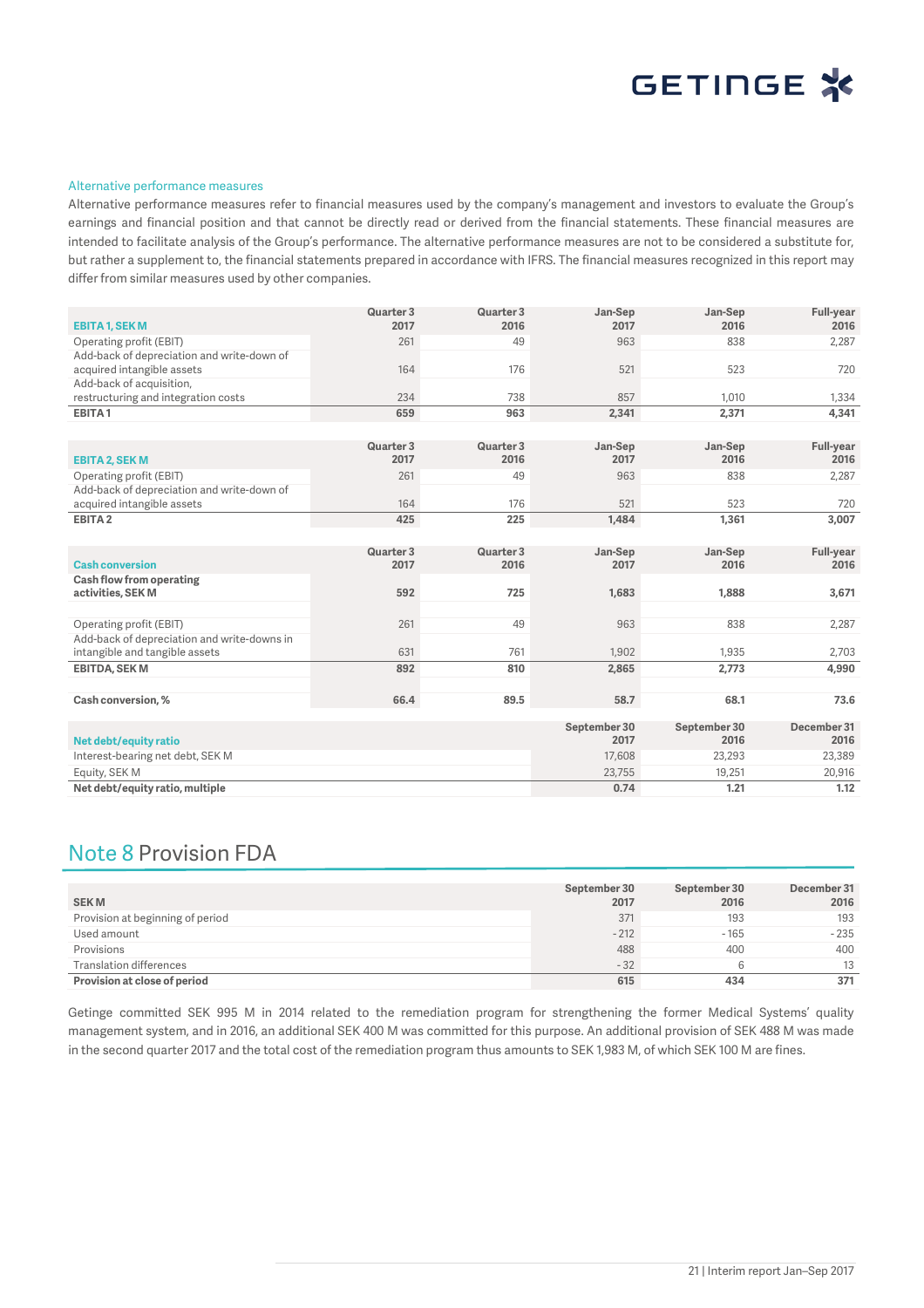

## Note 9 Acquisitions

### Carus HMS GmbH

During the second quarter, Getinge acquired the German IT company Carus to strengthen its offering in Integrated Workflow Solutions. The company has about 30 employees and forecasts sales of SEK 20 M for 2017. The total purchase consideration amounted to SEK 19 M.

### Simm Company and Surgeon Aid

In the second quarter, Getinge completed the acquisition of the operations of the Thai company Simm Company and Surgeon Aids. The operation has about 60 employees and generates sales of about SEK 75 M. The total purchase consideration is expected to amount to SEK 40 M.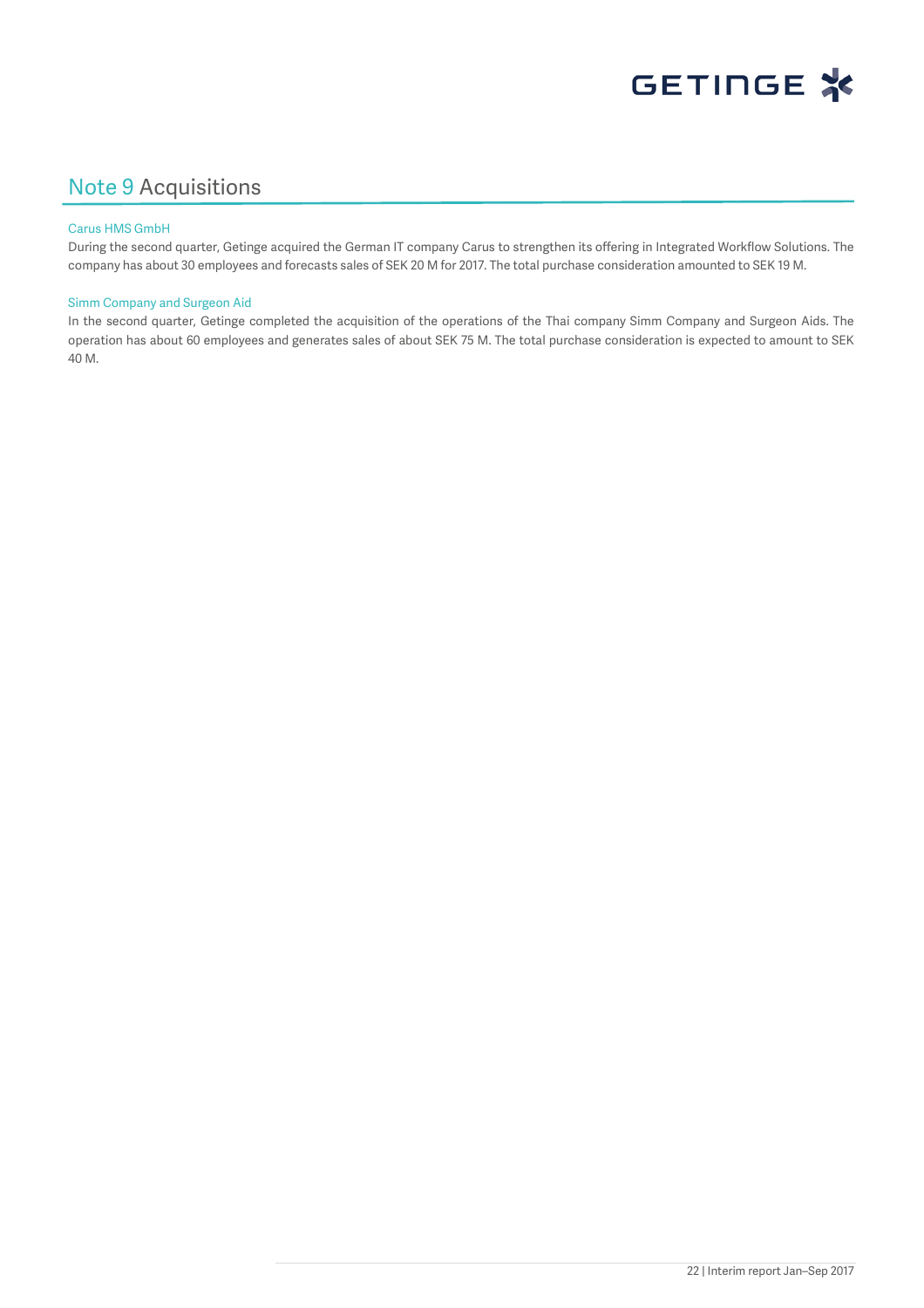

## Parent Company financial statements

## Parent Company's income statement

| <b>SEKM</b>                                   | Quarter 3<br>2017 | Quarter 3<br>2016 | Jan-Sep<br>2017 | Jan-Sep<br>2016 | <b>Full-year</b><br>2016 |
|-----------------------------------------------|-------------------|-------------------|-----------------|-----------------|--------------------------|
| Administrative expenses                       | $-37$             | $-149$            | $-232$          | $-425$          | $-164$                   |
| <b>Operating result</b>                       | $-37$             | $-149$            | $-232$          | $-425$          | $-164$                   |
| Result from participations in Group companies | 856               | 145               | 2,815           | 141             | 2.514                    |
| Interest income and other similar income      | 754               | $-5$              | 1,912           | 121             | 164                      |
| Interest expenses and other similar expenses  | $-159$            | $-527$            | $-441$          | $-1.272$        | $-2.370$                 |
| Profit/loss after financial items*            | 1.414             | $-536$            | 4.054           | $-1.435$        | 144                      |
| Taxes                                         | $-246$            | $\,$              | $-293$          | - 6             | 78                       |
| Net profit for the period                     | 1.168             | $-536$            | 3.761           | $-1.441$        | 222                      |

\* Interest income and other similar interest income and interest expenses and other similar expenses includes exchange-rate gains and losses attributable to the translation of receivables and liabilities in foreign currencies measured at the closing day rate.

## Parent Company's balance sheet

|                                            | September 30 | September 30 | December 31 |
|--------------------------------------------|--------------|--------------|-------------|
| <b>SEKM</b>                                | 2017         | 2016         | 2016        |
| <b>Assets</b>                              |              |              |             |
| Intangible assets                          | 95           | 110          | 104         |
| Tangible assets                            | 5            | 3            | 3           |
| Participations in Group companies          | 28,020       | 25,133       | 25,024      |
| Deferred tax assets                        | 158          | 54           | 222         |
| Receivables from Group companies           | 5,782        | 5,578        | 7,160       |
| Current receivables                        | 135          | 108          | 140         |
| Total assets                               | 34,195       | 30,986       | 32,653      |
|                                            |              |              |             |
| Shareholders' equity and liabilities       |              |              |             |
| Shareholders' equity                       | 17,127       | 7,899        | 9,560       |
| Long-term liabilities                      | 4,164        | 16,487       | 15,851      |
| Liabilities to Group companies             | 1,329        | 1.129        | 1,351       |
| <b>Current liabilities</b>                 | 11,575       | 5,471        | 5,891       |
| Total shareholders' equity and liabilities | 34,195       | 30,986       | 32,653      |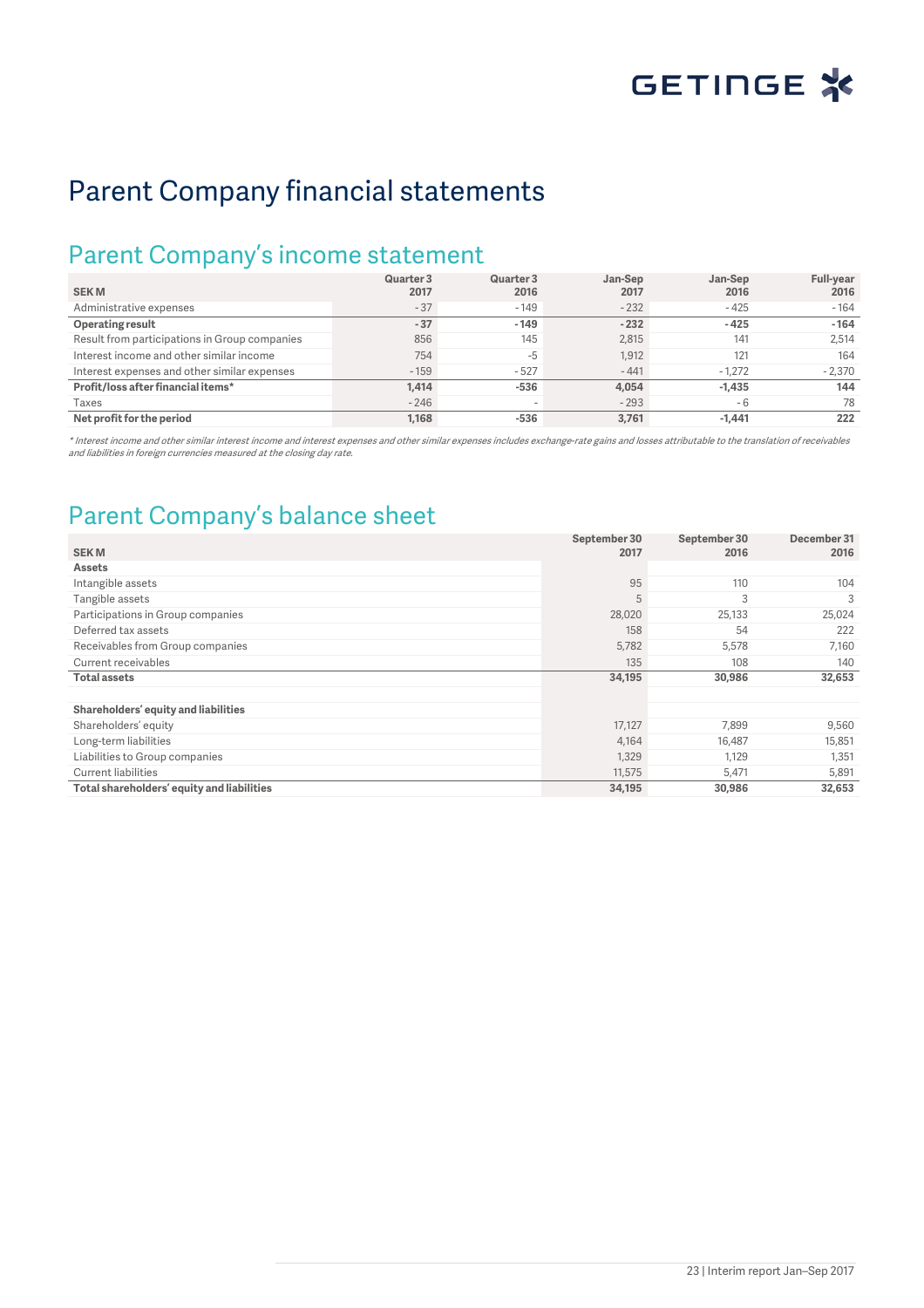

# Definitions

## Financial terms

**Cash conversion.** Cash flow from operating activities in relation to EBITDA.

**Earnings per share.** Net profit attributable to Parent Company shareholders in relation to average number of shares.

**EBITA 1.** Operating profit before amortization and write-down of intangible assets identified in conjunction with corporate acquisitions with add-back of restructuring, integration and acquisition costs.

**EBITA 2.** Operating profit before amortization and write-down of intangible assets identified in conjunction with corporate acquisitions.

**EBITA 1 margin.** EBITA 1 in relation to net sales.

**EBITDA.** Operating profit before depreciation, amortization and write-down.

**EBITDA margin.** EBITDA in relation to net sales.

**Equity per share, SEK.** Equity in relation to the number of shares at the end of the period.

**Equity/assets ratio.** Equity in relation to total assets.

**Interest-coverage ratio.** Profit after net financial items plus interest expenses and add-back of restructuring costs, as a percentage of interest expenses.

**Net debt/equity ratio.** Net interest-bearing debt in relation to equity.

**Operating capital.** Average total assets with a reversal of cash and cash equivalents, other provisions, accounts payable and other non-interest-bearing liabilities.

**Operating margin.** Operating profit in relation to net sales.

**Organic change.** A financial change adjusted for currency, acquisitions and divestments.

**Recurring revenue.** Revenues from consumables, service, spare parts and similar items.

**Return on operating capital.** Rolling 12 months' operating profit with add-back of restructuring, integration and acquisition costs in relation to operating capital.

**Return on shareholders' equity.** Rolling 12 months' profit after tax in relation to average equity.

## Medical terms

**Artificial grafts.** Artificial vascular implants.

**Bariatric care.** Medical treatment methods for treating obesity.

**Cardiac Assist.** Technology that improves blood circulation in a patient's coronary artery in the heart by forcing blood into the coronary artery with the help of a balloon pump placed in the aorta. The pump works in synchronization with the heart rhythm and the increased blood circulation supplies oxygen to the heart muscle, which thus improves its ability to pump.

**Cardiac Surgery.** Heart surgery.

**Cardiopulmonary.** Pertaining or belonging to both heart and lung.

**Cardiovascular.** Pertaining or belonging to both heart and blood vessels.

**Cardiovascular diseases.** Heart and blood vessel diseases.

**Deep vein thrombosis (DVT).** Formation of a blood clot in a deep leg vein.

**Endoscope.** Equipment for visual examination of the body's cavities, such as the stomach.

**Low temperature sterilization.** Used in minimally invasive surgery, a type of instrument that is extremely sensitive to the high temperatures and pressure of a steam sterilization process.

**Sterilizer.** A type of pressure-cooker for sterilization.

**Vascular intervention.** A medical procedure conducted through vascular puncturing instead of using an open surgery method.

## Geographical areas

**Americas.** North, South and Central America.

**APAC.** Asia and Pacific.

**DACH**. Germany, Austria and Switzerland.

**EMEA.** Europe, Middle East and Africa.